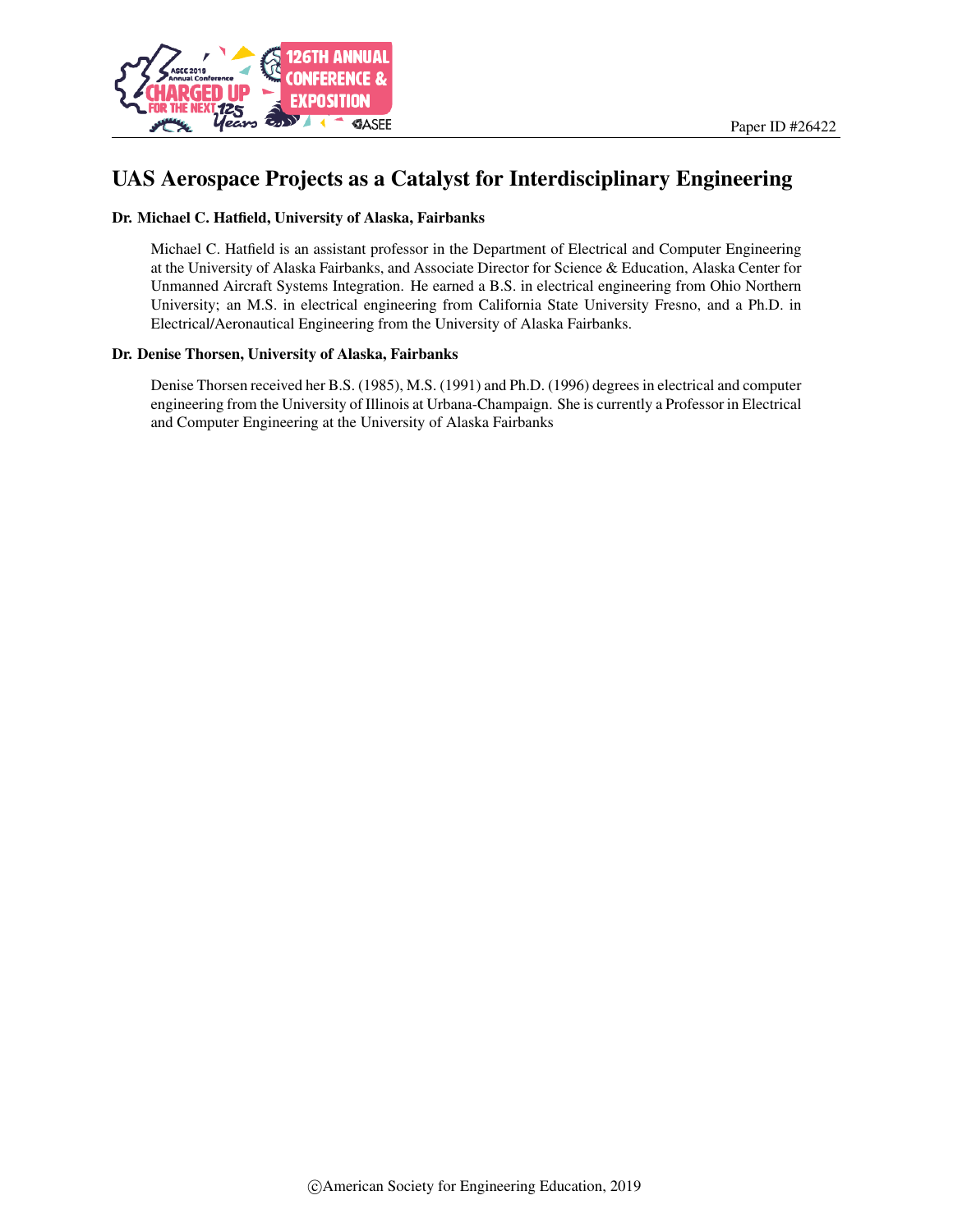# UAS Aerospace Projects as a Catalyst for Interdisciplinary Engineering

### **Introduction.**

Aerospace projects provide a unique opportunity for students to gain valuable experience in interdisciplinary engineering by blending considerations from the fields of mechanical, electrical, computer engineering/science, and other disciplines to the solution of a complex problem. Unfortunately, most colleges often do not possess an organic aerospace engineering program or other formal means of implementing interdisciplinary engineering at the program level. However, even singular aerospace projects undertaken by students within particular engineering disciplines can provide an alternative means to promote the principles of interdisciplinary engineering and gain experience with the systems engineering design process (SEDP).

Traditional aerospace projects have predominantly focused on the design, construction, and flight operations associated with small satellites and rockets. While these have and continue to enjoy much support over the years, such efforts also generally require a relatively expensive and longterm infrastructure system necessary for the development of complex systems, ensure student safety, and span gaps of time between infrequent launch opportunities. However, in recent years, the rise in popularity of Unmanned Aircraft Systems (UAS) represents another avenue for conducting useful interdisciplinary engineering projects within a greatly compressed timeframe and limited resources.

This paper outlines efforts undertaken by students at the UAF to conduct aerospace projects via existing design courses in mechanical, electrical, and computer engineering/science. Specifically, the paper focuses on interdisciplinary skills gained by students that might not normally have an opportunity to learn these at this stage in their education with the programs on hand. This includes experience with UAS vehicle design, construction, and flight experience, as well as team dynamics and exposure to the SEDP.

### **Motivation.**

The desire for educational programs within the field of aerospace engineering continues to be popular. This is both due to the increasing availability of technology and job opportunities within the aerospace engineering career field. According to the Department of Labor's Bureau of Labor Statistics (April 2018), "*Employment of aerospace engineers is projected to grow 6 percent from 2016 to 2026, about as fast as the average for all occupations."* Rationale for this growth is attributed to several factors, including the increased use of cubesats, aircraft aerodynamic efficiency and noise reduction efforts, as well as the explosion in the field of UAS [1]. In addition to these are the potential for the aerospace workforce to suffer reductions of current personnel as a result of retirements over the next decade [2], [3], [4]. As a result of these factors, aerospace engineering remains a strong area of interest for many students today [6].

Need for Interdisciplinary/Systems Engineering Training. According to the Office of Science and Technology Policy (OSTP) National Science and Technology Council (NSTC) Committee on STEM Education's Charting a Course for Success: America's Strategy for STEM Education, December 2018 [16], the goal of interdisciplinary education should be to "*Engage Students where Disciplines Converge. This pathway seeks to make STEM learning more meaningful and inspiring to students by focusing on complex real-world problems and challenges that require initiative and*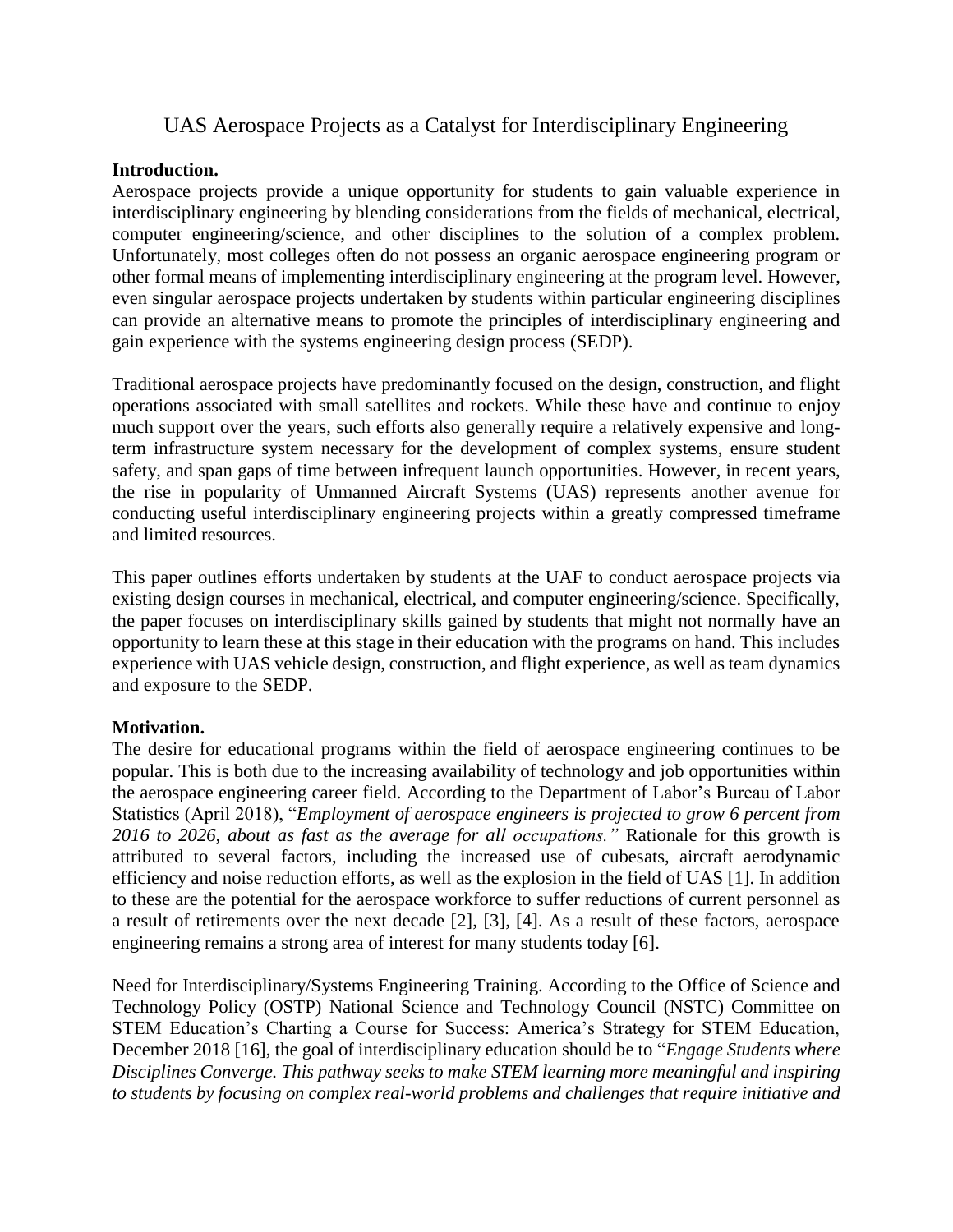*creativity. It promotes innovation and entrepreneurship by engaging learners in transdisciplinary activities such as project-based learning, science fairs, robotics clubs, invention challenges, or gaming workshops that require participants to identify and solve problems using knowledge and methods from across disciplines. It seeks to help students challenged in mathematics – frequently a barrier to STEM careers – by using innovative, tailored instructional methods. Another objective is teaching learners to tackle problems using multiple disciplines; for example, learning data science by combining basic mathematics, statistics, and computer science to study a societal problem. Such activities help to create a STEM-literate population and prepare Americans for the rapidly evolving workplace.*"

According to the National Science Teachers Association (NSTA Position Statement, Aerospace Education, March 2008) Elements of Quality Aerospace Education Programs [15]. A high-quality aerospace education program and curricula should include the following features:

- *Foster observation, investigation, and creative thinking;*
- *Provide opportunities to connect science educators and their students with the broader aerospace science and technology community;*
- *Provide students with interdisciplinary, multicultural, and multi-perspective viewpoints to demonstrate how aerospace exploration and research transcends national boundaries;*
- *Address economic, historical, ethical, and social perspectives;*
- *Use appropriate technologies such as modeling, simulation, and distance learning to enhance aerospace education learning experiences and investigations;*
- *Present a balance of aeronautics, space exploration, and robotics by offering a relevant context for learning and integrating STEM core content knowledge.*

UAF has attempted to incorporate as many of these concepts into our fledgling aerospace courses, aerospace minor, and design team experiences as possible. This is accomplished through the use of student teams to investigate research topics, individual student-led course material presentations and discussions, and small team hands-on design/build/fly UAS activities. These courses and activities are described in the following sections.

Design Team/SEDP Experience. Courses centered around design team activities provide important opportunities to instill career competencies and broad skill sets needed in industry, including: (1) Leadership and Teamwork. This includes the mentoring, training, and development of workers who can work together effectively as a team to accomplish a specific set of tasks within the team's charter. (2) Management. This includes functions of coordinating work, timelines, de-conflicting resources, and securing financial support. (3) Communication. Students participating in design team activities gain much practical experience in the application of various communications skills which are directly relevant to the workplace. This includes formal/informal communications, group/interpersonal communications, written/oral communications, and various media and mechanisms for accomplishing this (written reports, briefing slides, photographs, videos, web sites, social media, email). (4) Student Ownership.

Beyond the skills mentioned above, students also benefit through taking personal ownership of their own educations, career training, and broad life goals. Through these activities, students are better equipped to develop and hone highly-desired traits such as independence, self-reliance, critical thinking, goal-setting, the ability to function effectively in small teams.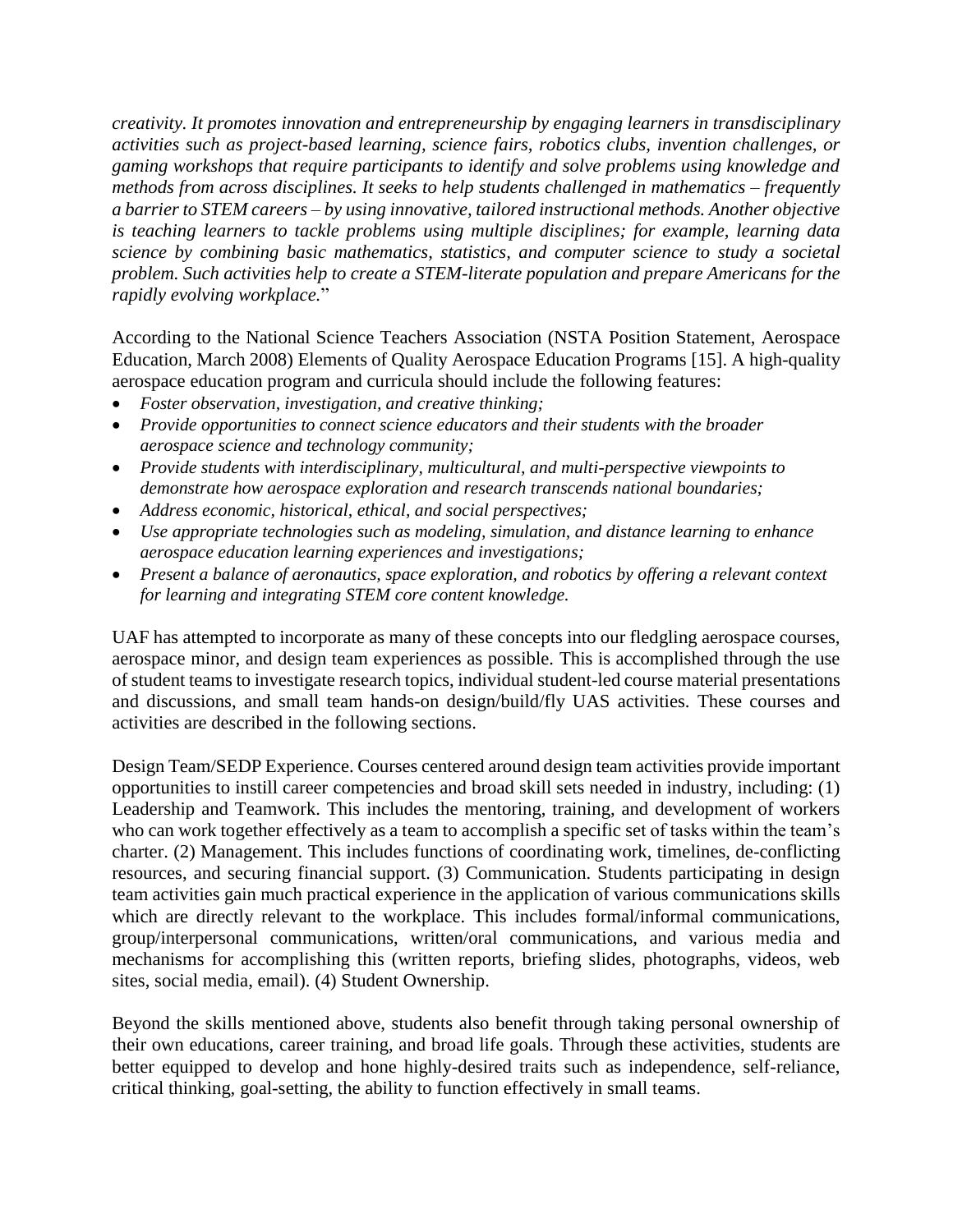### **Aerospace Projects as a Traditional Means to Teach Interdisciplinary Engineering.**

Aerospace engineering projects have long been used as a means of teaching interdisciplinary/ systems engineering. Aerospace projects are, by their very nature, interdisciplinary, including elements of astronautical and/or aeronautical engineering, mechanical engineering, electrical engineering, computer engineering, computer science, and often other disciplines (eg, physics, management). Universities with aerospace programs or offering elements of aerospace engineering use design projects in several capacities, including senior capstone undergraduate courses, graduate courses and individual projects, and student-led design teams. One well known example of this the American Institute of Aeronautics and Astronautics (AIAA) Design, Build, Fly (DBF) team competitions.

For example, the US Air Force Academy (USAFA) possessed hands-on student satellite and rocketry programs beginning in the mid-1990's (one author was a founding member of these efforts). The satellite program has been a robust multidisciplinary effort, involving cadets from the astronautical engineering major, as well as those from mechanical engineering, electrical engineering, computer engineering, space physics, and management majors. These satellite programs could span 1-2 academic years, with cadet teams of roughly 20-40 participating for up to 2 years(junior and senior years). Cadets receive formal course credit and participate in all phases of the systems engineering design process, from requirements analysis, through preliminary design and critical design, to developmental test and operational flight test. Specialty knowledge is required in the areas of space environment, mechanical structures, electrical power, communications, computers, navigation/guidance, thermal, and others.

Beyond the technical engineering aspects, cadets also gain valuable experience in the regulatory environment, often participating in USAF/DoD Space Experiments Review Board (SERB) process to gain approval and find a ride for their satellite. Finally, given the right timing and circumstances, cadets may even participate in the launch of a satellite and see it operate. (Cadets in the space operations major also participate in the operational mission control of these assets.)

The USAFA rocketry program has also been another successful vehicle for teaching interdisciplinary engineering, over the years constructing several single-stage rockets (solid, liquid, and hybrid motors). These rockets were typically designed and built over a 1-year span (sometimes longer) by a team of about 8-12 astronautical engineers, at times augmented by cadets from other academic disciplines. Upon completion, these rockets were generally launched at nearby Ft Carson Army range. As with the satellite program, cadets receive formal course credit and step through the SEDP/systems acquisition process, led by a team of instructors.



Figure 1: USAFA satellite in construction (left); USAFA rocket launcher supporting 1-semester course (left/center) and rocket program (right) (circa 2002)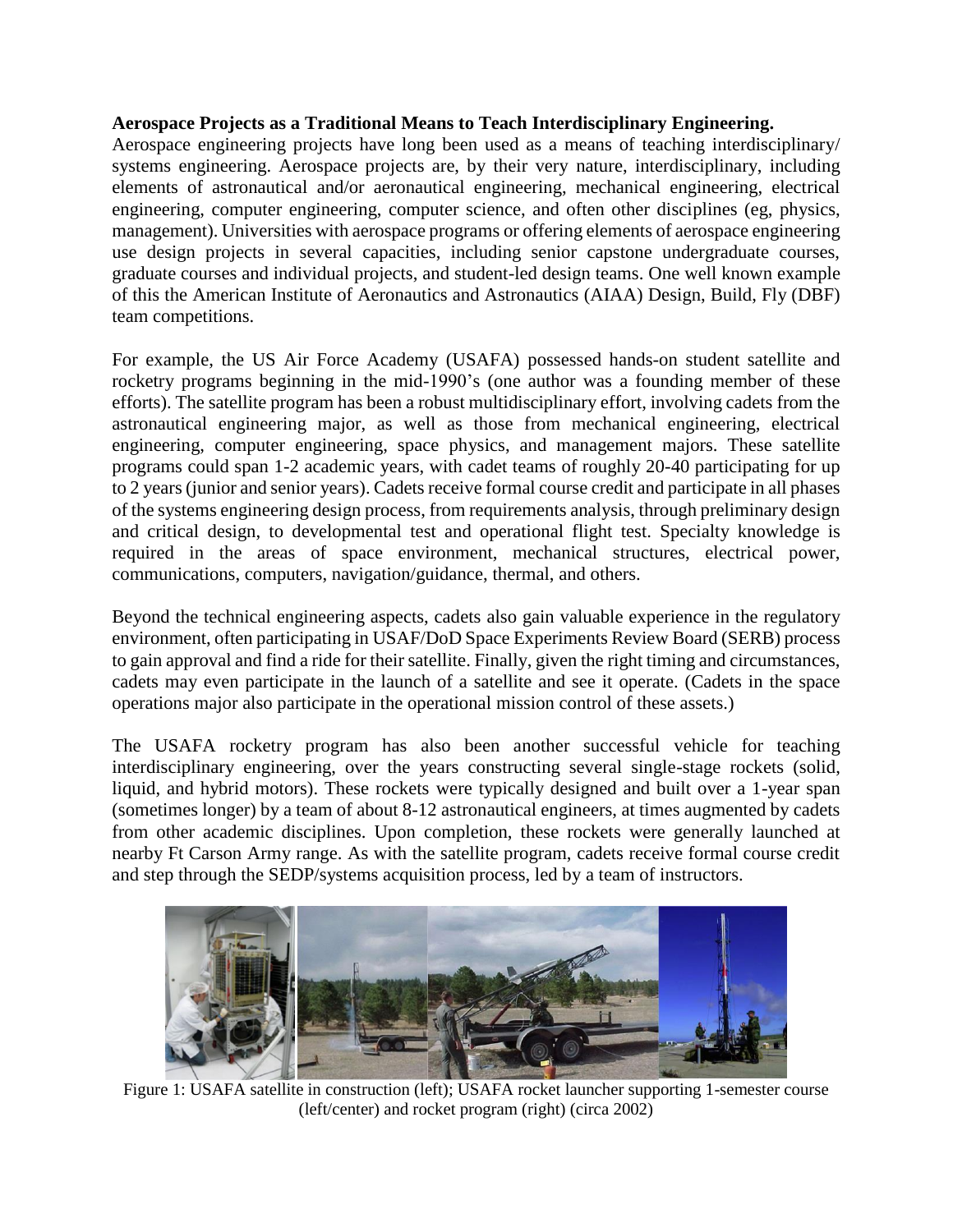In addition to the multi-semester course supporting larger rockets, the USAFA's rocketry program offered a 1-semester course in which cadets designed, built, and flew smaller rockets and payloads. In this, cadets would form small teams of 3-4 for each project. They would step through an abbreviated SEDP process and gain approval for each phase and test critical elements of the rocket design (eg, recovery system and payload) prior to accomplishing the full rocket/payload launch. Launches for this course were generally accomplished right on the USAFA grounds away from the populated areas.

Aerospace Support Projects. While the satellite and rocketry efforts discussed above generally require a higher level of existing university infrastructure and longer term commitment, much may be accomplished with lower levels of support or students having less formal aerospace engineering background. Beyond the case of UAS projects to be discussed later, aerospace support projects can also provide an excellent opportunity to teach interdisciplinary engineering.

As an example, the mobile rocket launcher pictured above was the result of a USAFA capstone course, which (then) was a graduate requirement for all senior cadets, regardless of academic major. In this particular course, for which one author was the instructor, cadets were tasked with designing and building a portable rocket launch rail capable of being transported and erected rapidly to support launches of both the small rockets (at USAFA) and large rockets (Ft Carson). The 18 cadets of various backgrounds enjoyed the challenge and decided to propose a much more aggressive solution. While the instructor initially had serious reservations about the scope of the effort, the team worked hard to convinced him of the design and of their motivation and capabilities, ultimately winning him over.

The end result was a 26' x 8' mobile trailer, all hand built from the axels up, using square steel tubing and diamond plated decking. The 18' launch rail assembly was hydraulically actuated using a 12V DC motor and sported a removable stainless steel rail. The cadets were able to accomplish everything needed to construct the trailer in a single semester, short of the electrical trailer light/brake wiring, titling/registration, and painting of the vehicle (which occurred the following semester). The trailer was completed in 2002 and had seen many years of use.

### **Aerospace/UAS Projects Today.**

With the technological explosion seen over the past 10-20 years, and subsequent miniaturization of capable electronics, many universities now offer aerospace design programs involving nanosatellites, rockets, and UAS. One such nanosat program is offered at UAF, where students from multidisciplinary backgrounds undertake a multi-semester program culminating in the construction of a nanosat. In addition, UAF is currently working to reinstitute a rocketry program and academic courses. These efforts will be discussed in future papers.

UAF has harnessed the recent rise in popularity of UAS to create several opportunities to teach interdisciplinary/systems engineering. These have taken the form of UAS-based undergraduate and graduate courses, as well as student-led design teams (eg, AIAA DBF). Academic courses may feature the construction and flight of a UAS as the central focus, or may include a lesser hands-on experience as an amplifying facet to reinforce interdisciplinary and systems engineering principles learned in the course.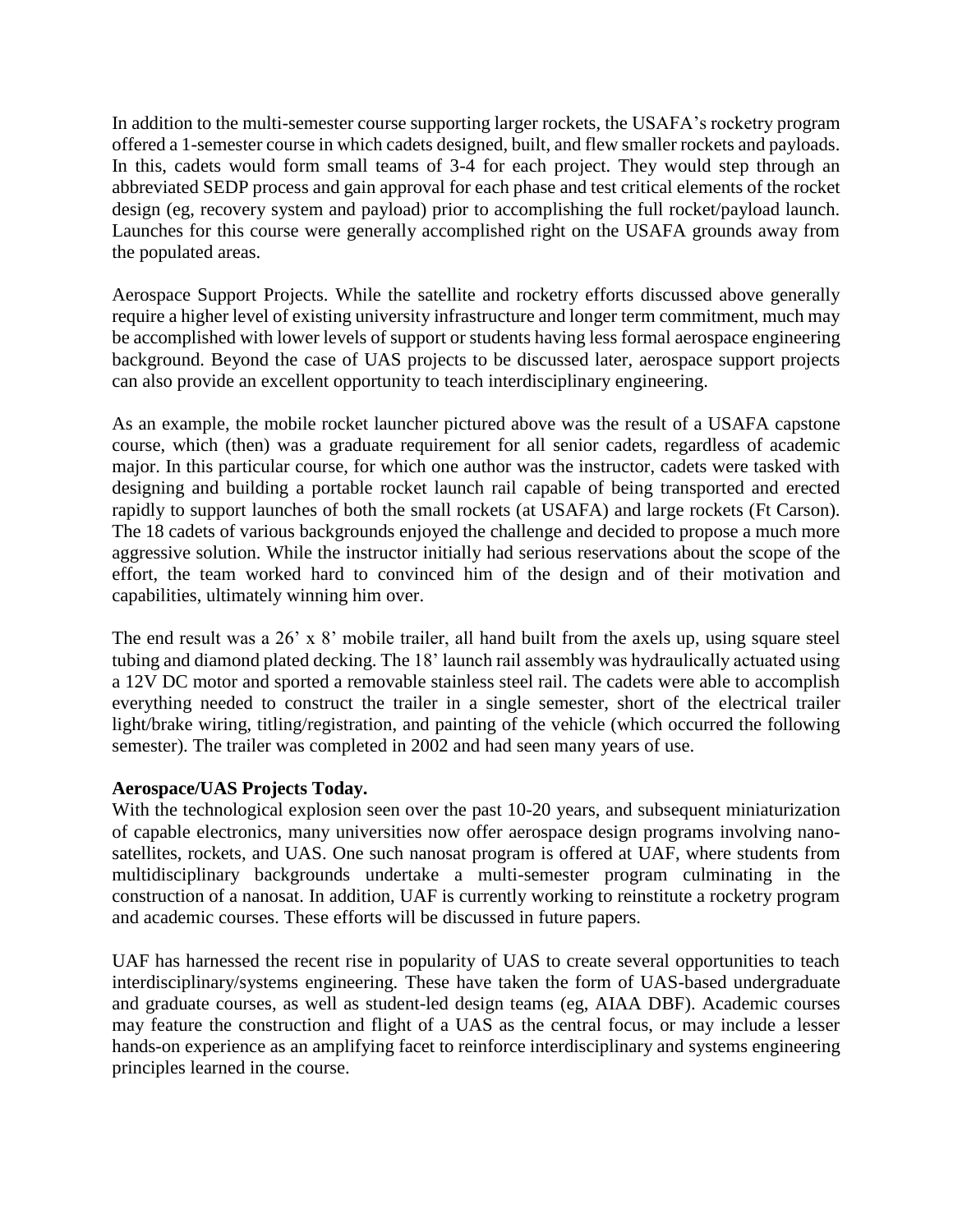EE656, *Aerospace Systems Engineering*. This course is offered at UAF during fall semester of odd-numbered years. Students form a mock company to solve an aerospace engineering need. During the past 2 offerings (2015, 2017), the teams have been tasked with designing, building, and flying a multirotor and/or fixed-wing UAS to satisfy some real-world requirement for an intended user. Students are led through the standard SEDP/system acquisition process, learning to: (1) critically examine and refine system requirements; (2) perform functional analysis leading to alternative potential system architectures; (3) provide a preliminary design of the selected alternative, to include functional synthesis and interface description; (4) provide a detailed design for configuration items to be bought, built, or coded; (5) accomplish approved work and acquisition of components; (6) iterative test and combination of lower level components to higher level configuration items; (7) bench test of overall item prior to flight test; and (8) final system level performance test and operational test.

In addition to these technical tasks, students also gain valuable experience in organizational leadership and management tasks, to include: (1) establish a company organizational structure to accomplish the task; (2) establish an in-depth schedule suitable to meet the overall schedule requirements; (3) establish means of communication between team members and the instructor needed to accomplish design reviews and reports, project construction, and flight test events; (4) establish a means for resolving personnel conflicts and unforeseen project difficulties which may arise; (5) communicate their results effectively with a range of audiences.

In the inaugural offering of the course (fall 2015), students were tasked with designing, building, and flying a S900 hexacopter supporting specified payloads, functions, and flight performance requirements. The team also had to provide lightweight, weather-resistant modifications to the frame allowing the S900 to operate in inclement weather (precipitation). In addition, largely due to the unexpected popularity of the course, the team was also tasked with a second project of providing subsystems which would allow old university-owned Lockheed Martin Stalker UAS to fly. A major part of this effort was focused on inexpensive design and construction techniques of foam core, composite skin (fiberglass or Kevlar) airframe components. The first of these, a vertical stabilizer, is shown in the pictures below.

The 2015 EE656 team consisted of a mixture of 16 students, predominantly undergraduates (though this was offered as a graduate course) from mechanical and electrical engineering. Students formed multidisciplinary teams, guided by the instructor, to tackle the various project challenges. These teams were formed by seeding each with students possessing core academic strengths and life experiences appropriate to the specific task, augmented by students of other backgrounds. As gaining interdisciplinary experience for each student is a goal for the course, all teams and tasks are carefully chosen to ensure this blending of experience occurs.

For example, wing design and construction for the Stalker components was led by a mechanical engineering student with experience in constructing model gliders. That team was augmented by students having electrical engineering and computer science experience, to guide the design and manufacturing processes with respect to routing of electrical wiring and use of 3D printed components. As another example, the communications and power teams were led by electrical and computer engineers, augmented by mechanical engineering students to advise in issues such as structural strength, vibrations, and weight and balance.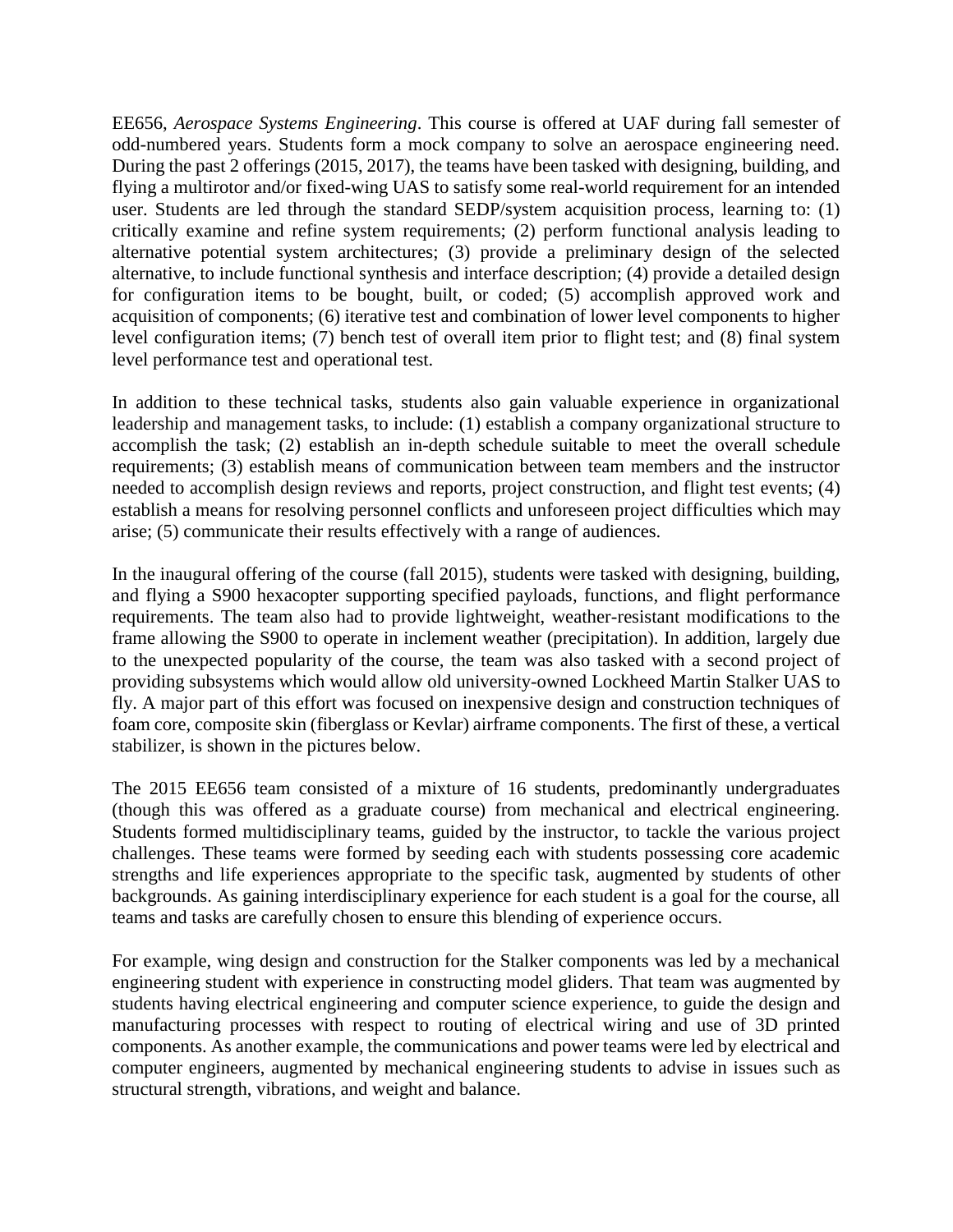The team was successful in both projects. The S900 was adopted by UAF's Alaska Center for Unmanned Aircraft Systems Integration (ACUASI) and has been subsequently used in several operations, including grants sponsored by NASA and the FAA for safely integrating UAS into the National Airspace System (NAS). In addition, a few dedicated students also continued work on the Stalker project, constructing prototype wings and fuselage on their own in subsequent semesters and ultimately flying their own fixed-wing UAS made utilizing these processes.



Figure 2: UAS projects from EE656, fall 2015. S900 (left); components of Stalker (middle/right)

Due to the resounding success of the previous section, this course was offered again in fall 2017. Also, as the concept of providing aerospace courses collaboratively via videolink was proven successful (see EE693 discussion below), this course was selected for a joint offering with UAF and UAA. During this semester, the team consisted of 10 undergraduate and graduate students from both campuses (6 from UAF, 4 from UAA), with academic majors in mechanical engineering, electrical engineering, and computer engineering.

This time, the class was tasked with designing, building, and flying 2 different multirotor UAS – an S1000 octocopter to be constructed at the UAF campus, and an S900 hexacopter at the UAA campus. Beyond the requirements specified for the fall 2015 offering, this section was tasked with providing a payload delivery system, as well as a wireless data networking system to support emergency responders in the field (wildlands firefighters working in areas without cell coverage).

Note that the overall team was completely integrated, with roles and responsibilities spread seamlessly across the 2 campuses. The team participated in all design, briefing, construction, and flight test preparation as a single entity. Videolink and computer tools proved adequate to the task, and the students all seemed to take to this virtual collaboration quite naturally. However, each team location was provided their own set of hardware, so that each would receive the benefit of the full design, build, fly experience. The 2 groups shared both design file information and shipped components to the other location as needed to support the overall team effort. A couple examples of this include: (1) The UAA team led the development of payload delivery systems for both the S900 and S1000. They built both (different sizes) and shipped the S1000 subsystem to UAF. (2) UAF possessed a larger 3D printer and would frequently make components for the UAA team and ship these back to them.

The team was again successful in meeting the requirements of the course, both with regard to the end UAS products, but also with their SEDP deliverables along the way. Below is a picture of the UAS at their respective field test locations. As before, the UAS developed in this course were adopted for use by UAF's ACUASI for flight research activities supporting the FAA/NASA, as well as wide variety of other arctic research and public service missions in ACUASI's charter.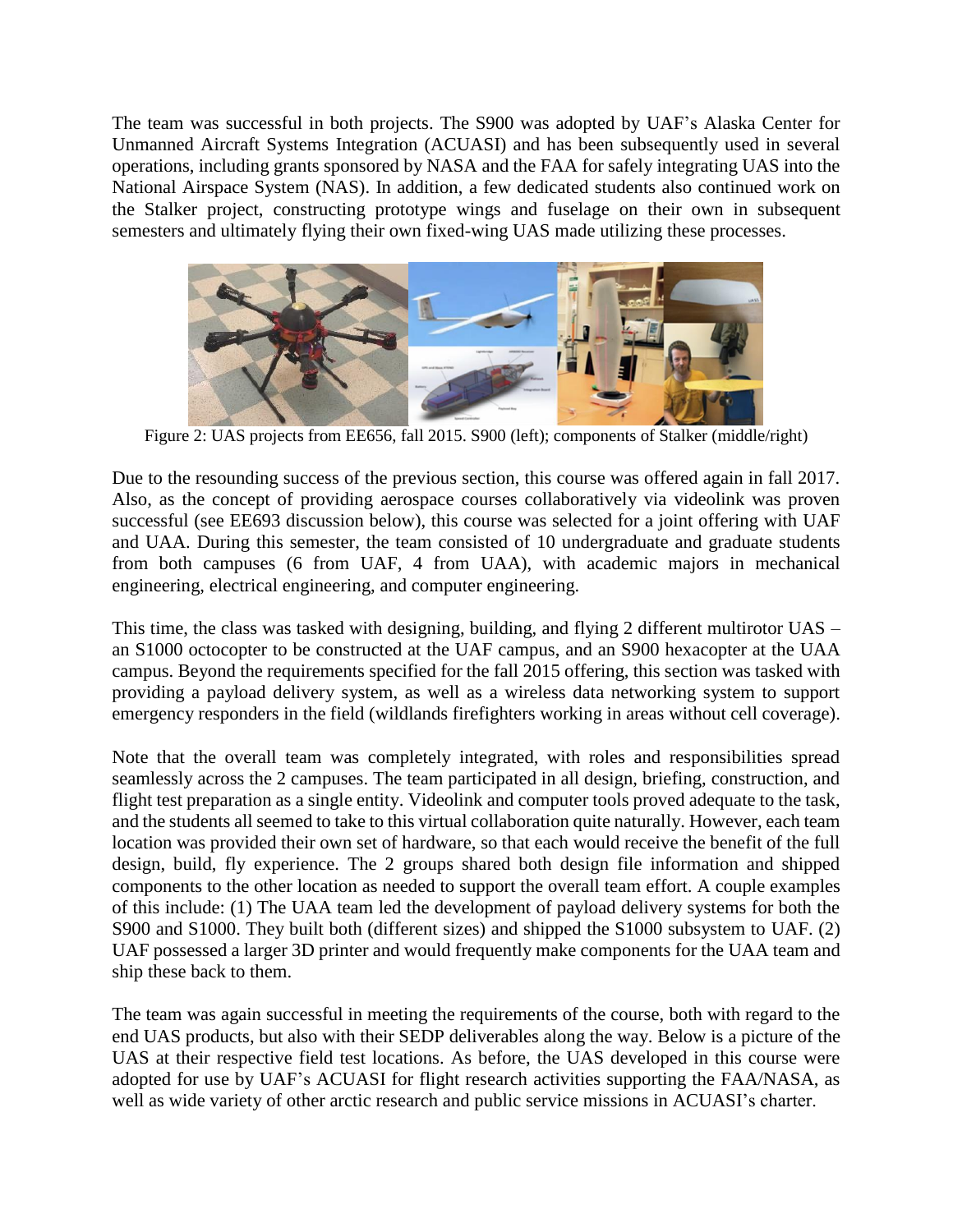

Figure 3: UAS projects from EE656, fall 2017. S1000 built at UAF (upper left); S900 built at UAA (lower left); students participating in test flight of S1000 UAS.

EE693, *UAS Systems Design*. This course is offered at UAF during fall semester of even-numbered years. In this course, students are led through a structured investigation of UAS subsystems, including: vehicle airframe, propulsion systems, power, data communications, computer, navigation/guidance/attitude control, ground stations, launch and recovery systems, and various payloads. Students learn about UAS performance capabilities and how these may be affected by the choices made for individual subsystems and tradeoffs between these to optimize some specific capability. In addition to the traditional lectures on the above materials, students directly participate in their learning by: (1) Leading a lecture/focused class discussion on a selected subsystem. (2) Teams of 2 students perform an in-depth investigation on a selected UAS and provide a series of briefings and written reports to the class on their findings. (3) Students participate in an intensive, 2-week long UAS design, build, fly workshop to gain valuable handson experience, reinforcing the academic lessons of the classroom.

UAF/UAA Blended Courses. This course has been offered, quite successfully, to our sister campus at UAA since the fall 2016 semester. This was done in order to share the experience with as many interested students as possible, while keeping university overhead and expenses to a minimum. In this, the 2 groups of students are blended into a single virtual classroom, with students utilizing meeting in a single classroom at each of their respective campuses. Television monitors are arranged in a manner to provide as much direct interaction between all students as possible. Design teams investigating their specific UAS may be comprised of a student from each campus, though most groups decide to work with someone from their own campus for convenience or social purposes. Each campus is provided with sets of UAS hardware, as appropriate for that campus' participation, to allow teams of 3-4 students to build and fly their own UAS.

In the 2016 offering, students built smaller RC-quality quadcopters and hexacopters, based upon the number of students at each location. The UAA section included 6 undergraduate students from mechanical engineering, electrical/computer engineering, and from geomatics. The UAF section included 13 students (roughly equal blend of graduate/undergraduate), predominantly from mechanical engineering and electrical/computer engineering. All 4 UAS completed by their design teams successfully flew. UAS investigated in the course included: Raytheon Coyote, Scaled Composites Proteus, UrbanAero Air Mule, General Atomics Global Hawk, Airbus Zephyr, DJI Phantom 4, Arcturus Jump 15/20, General Atomics Altair, MLB V-BAT, and Trimble UX5/ZX5.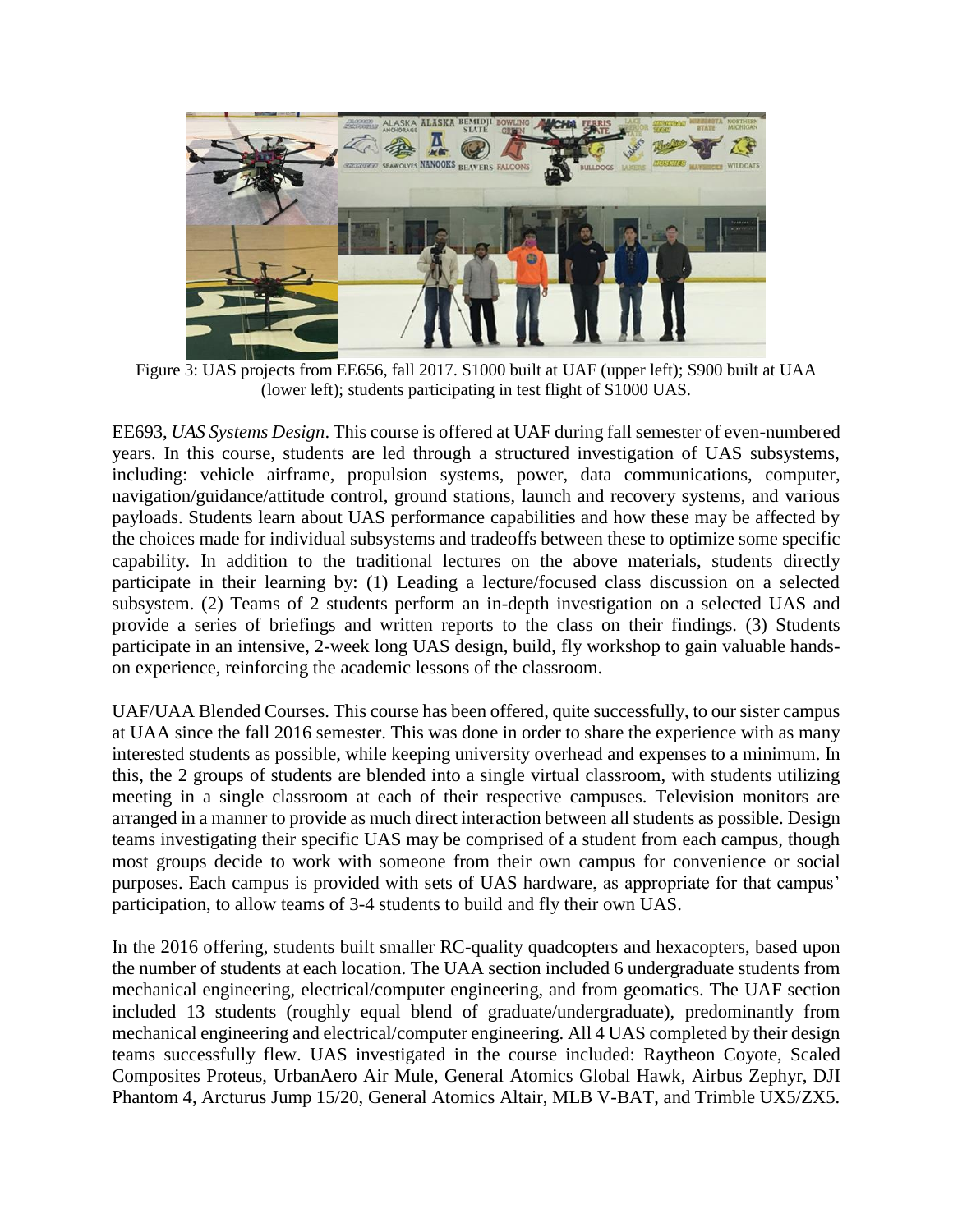

Figure 4: EE693 UAS workshops at UAA (left) and UAF (middle/right), fall 2016

In the fall 2018 section, students were provided higher quality quadcopters at each campus. These were selected as likely platforms to provide support the UAF's ACUASI in selected mission sets requiring smaller UAS. The UAA section included 4 students (equal mix of undergraduate/graduate) from mechanical engineering, computer science, and geomatics. The UAF section included 7 students (roughly equal mix of undergraduate/graduate) from mechanical engineering, electrical/computer engineering, and computer science. All 3 UAS completed by their design teams successfully flew and are expected to be used in future UAF research and academic activities. UAS investigated in the course included: Altair Mariner, ACUASI DJI S1000, Northrop Grumman Fire Scout, Aurora Flight Sciences Odysseus, Insitu ScanEagle, and Bell Eagle Eye.



Figure 5: EE693 UAS workshops at UAA (lower left) and UAF (upper left/right), fall 2018

# **Student Feedback.**

As evidenced by student feedback and in enrollment, these courses have proven quite popular with both graduate and undergraduate students. While the electrical engineering courses (EE656 and EE693) are listed as graduate courses, these have also been well attended by undergraduate students, even though they have had to pay higher fees associated with graduate classes. Students from these courses found them, in general, to be very interesting, informative, and beneficial to their education and prospective career paths. What's more, they highly recommend these courses to other students. Specific comments on these courses are provided in Appendix 1.

# **Benefits to UAF Activities.**

Academics. These newly established courses have benefitted UAF's engineering program, continuing to garner interest continued interest, both with current students progressing through the program, as well as with prospective students. UAF's admissions office and the engineering college's recruiting specialists frequently mention the popularity of aerospace courses, the aerospace engineering minor, and design teams as being a leading attractor mentioned by potential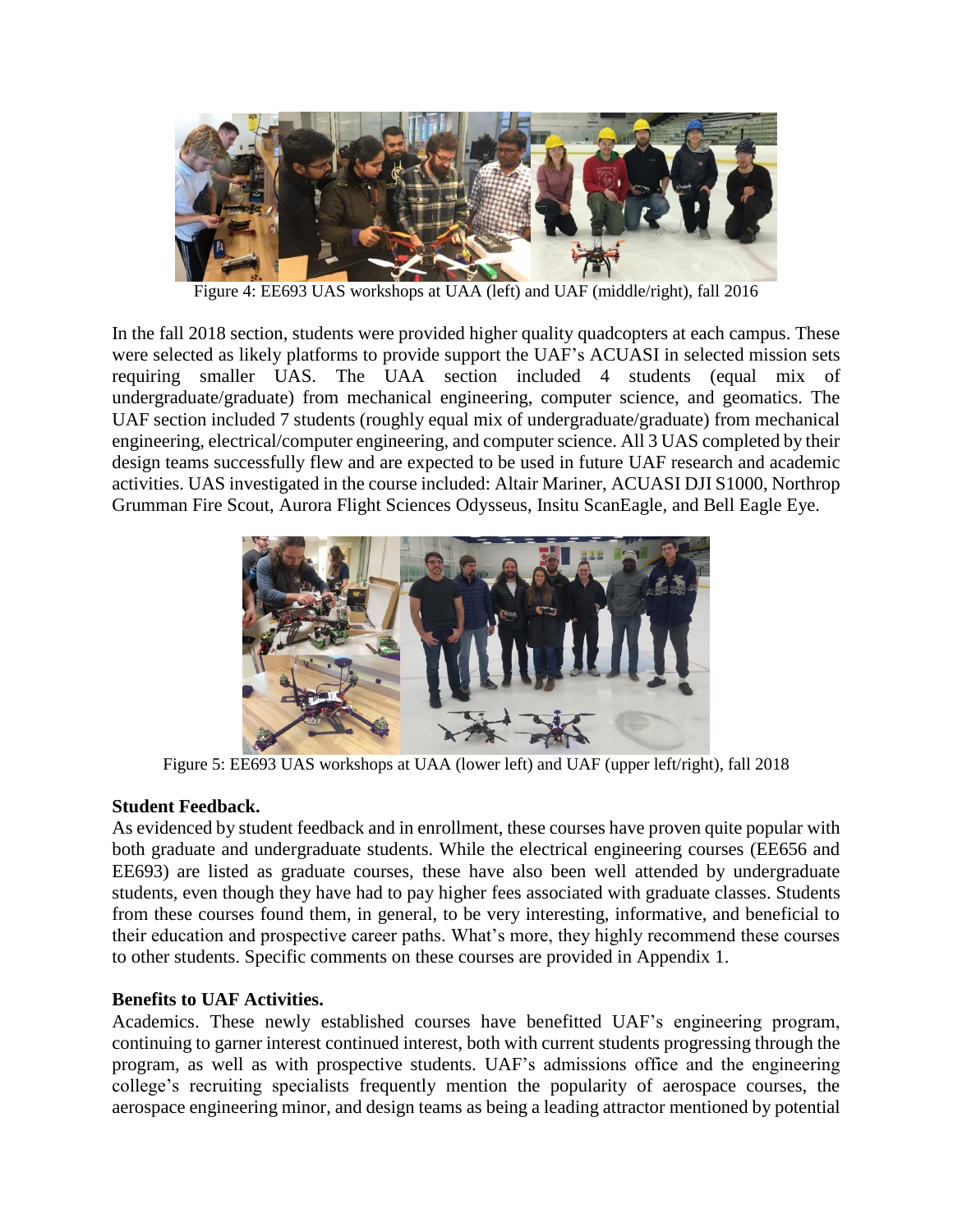students. The authors are also often sought out by the engineering college and university to take part in campus recruiting events, open house activities, and STEM outreach events. It has also been the personal experience of multiple authors that students and families attending these events are highly (often, predominantly) interested in the aerospace opportunities offered at the school.

Within the University of Alaska (UA) engineering program, aerospace courses and design activities continue to be sought after by students. These courses provide an interdisciplinary/ systems engineering experience and an opportunity to work on exciting aerospace/UAS projects. As a result, demand for these courses continues to be high for engineering and technical students, both at the parent campus (UAF), as well as providing a consistent level of participation from its sister campus (UAA). Both campus engineering deans have held the joint aerospace courses up as shining examples for future UAF/UAA cooperative efforts. It is expected that these opportunities will grow to include additional courses involving both further interdisciplinary aerospace engineering (eg, rocketry) and mission applications (eg, UAS course focused on the selection of appropriate vehicle/sensor sets and data analysis tools to perform a given mission).

Research. Because of the academic opportunities being presented to students in aerospace engineering, there has been a rise in graduate student participation in these and in individual graduate research projects, both by students at UAF and in newly formed opportunities for UAA students to participate in these. One author, who has recently come to the university, has already worked with several students interested in aerospace activities for their graduate projects – these as at least a partial result of their participation in a recent aerospace course. This author has served on master's degree committees for multiple students within the academic department (electrical/computer engineering), as well as joint master's committees within UAF (mechanical engineering and geophysics students) and is now working on an inter-campus PhD committee for a geomatics student from UAA. All of these had taken aerospace courses at UAF within the rise of the program over the past few years.

At the undergraduate level, student participation in aerospace courses and design team activities has also resulted in increased support of research efforts by various university affiliated agencies, including: the Undergraduate Research and Scholarly Activity (URSA), Alaska Space Grant Program (ASGP), and the College of Engineering and Mines (CEM). These agencies have generously sponsored the AIAA team's activities over the past 4 years of its existence, and beyond this, has led to a number of follow-on aerospace/UAS-related research activities at the undergraduate level. This research has included work in the areas of: (1) Lithium Polymer (LiPo) batteries and the effect of cold weather on their operation. (2) Structural optimization of 3D printed UAS components for decreased weight and increased strength. (3) Design of lightweight, inexpensive fixed-wing UAS for training and mission operations. (4) Design of the counterrotating dual propeller multirotor UAS for heavy lift mentioned earlier in this paper.

### **Student Interest in Aerospace-Related Opportunities.**

The increase of aerospace-related courses and opportunities at UAF and resulting interest by current and prospective students has (not surprisingly) also been reflected in increased participation in the AIAA student chapter, the aerospace minor, and other aerospace-related courses. These, in turn, generate a higher target population and more awareness of and interest in all of the above. For a small school such as UAF, this impact has been significant.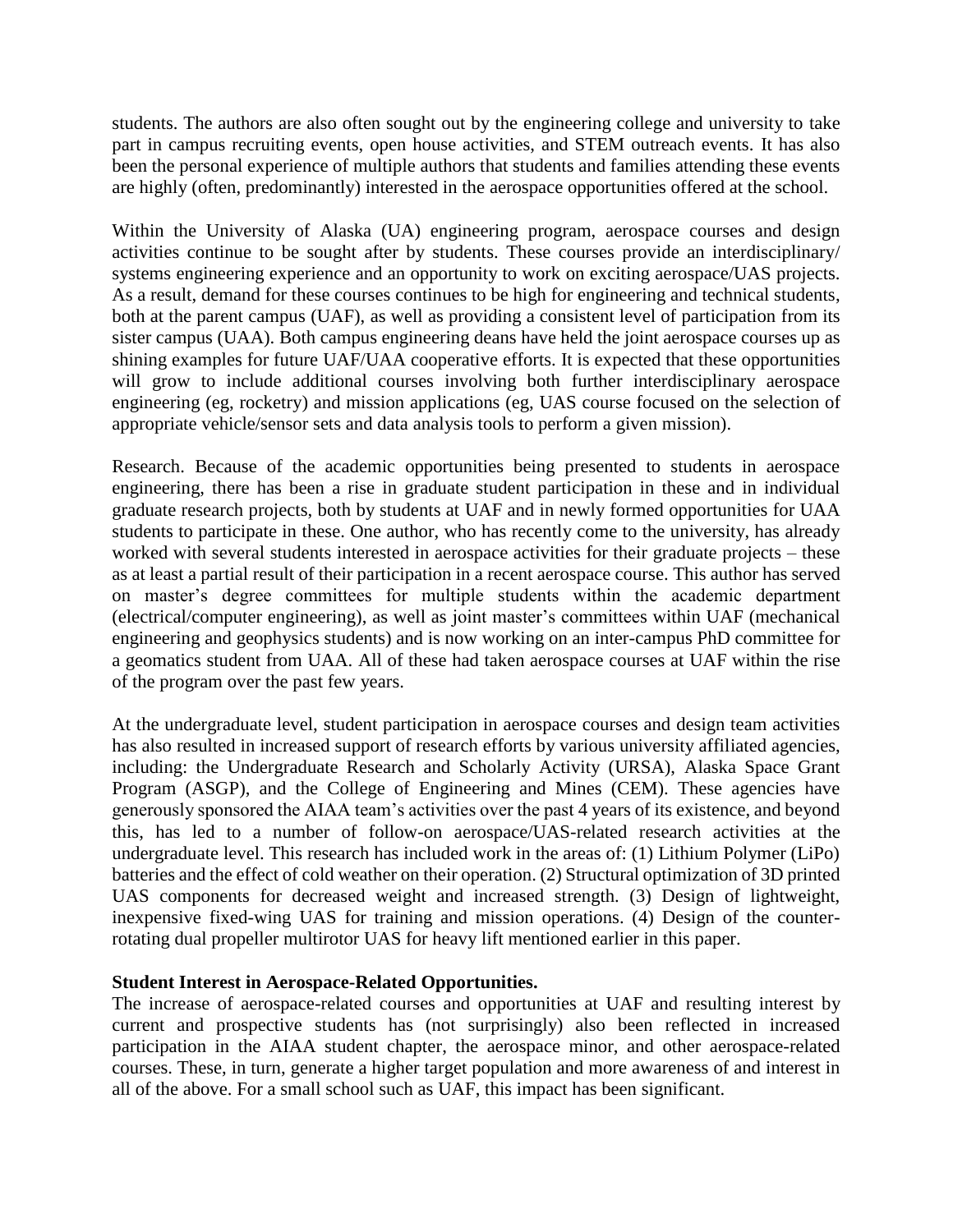Career options. Beyond the university realm, students participating in aerospace courses and activities have had good success in transitioning directly into an aerospace job, whether in space systems or in aeronautics. UAF has a strong record of supplying its graduates to NASA, the FAA, and major aerospace companies (eg, Lockheed-Martin, Northrop Grumman, Boeing and its subsidiaries). Likewise, this history and UAF's support of student-led design programs has also drawn interest from the aerospace industry for future collaboration. Companies see these activities as being particularly relevant on resumes.

### **Future Efforts.**

With the great success in the courses and design team activities to date, UAF is next planning on extending these opportunities to other venues.

UAS Operations. UAF intends to extend its existing UAS investigation and UAS design courses to include a course where these assets are utilized to accomplish a realistic arctic research or public service mission. Students will examine the operational and data requirements of a mission need statement and pair these against existing UAS and sensor assets, then make a case for which UAS/sensor pair/data analysis product would best accomplish the mission. After overseeing the integration of the sensor onto the UAS, students will perform a practice mission to determine the quality of their initial data product. They will then make corrections to their UAS/senor suite and/or data analysis methodology to obtain an appropriate data set for the mission. The results of the semester effort will be presented in the end of course briefing to interested faculty/students, with details provided in a final report.

Rocketry. UAF plans to offer a rocketry course in the near future (anticipated within the next 1-2 years). This will include a 1-semester course where teams of 3-4 students prove the safety and viability of their design prior to test. Upon successful demonstration of their recovery systems, students will be able to integrate their payloads and gather data from their flights. The results of the semester effort will be presented in the end of course briefing to interested faculty/students, with details provided in a final report. (In addition, UAF intends to eventually revitalize its old Student Rocket Program (SRP), where a group of under/graduate students will design and fly single-stage-to-orbit rocket over the course of 2-4 semesters.)

### **Summary.**

This paper has provided examples of how aerospace-based courses can provide valuable interdisciplinary/systems engineering experience to young engineers who might not normally have this opportunity until later in their careers. While the authors also possess experience in the design, construction and deployment of satellites and rockets, this paper has primarily focused on how recent advances in technology have enabled the use of UAS design projects to efficiently fulfill this educational role. It is believed that these courses will not only continue to provide a steady stream of 'job-ready' engineers for the aerospace industry and other sectors in need of systems engineers, but that these opportunities will also continue to attract talented and motivated students to our programs.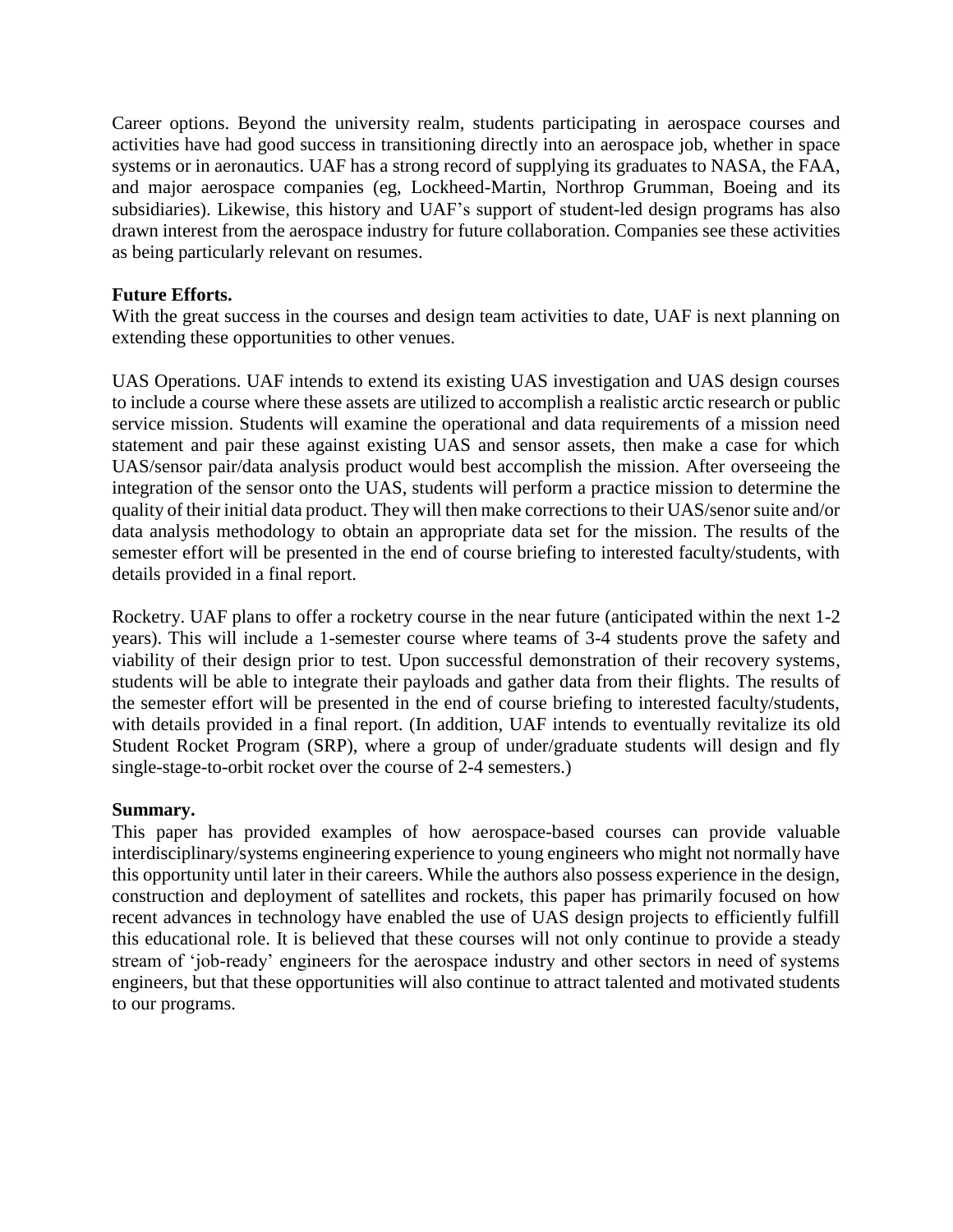# **Appendix 1: Student Feedback.**

# *EE656, Aerospace Systems Engineering***.**

Fall 2017. The following are student responses from the most recent (fall 2017) offering of this course. The makeup of this course consisted of graduate and undergraduate students from electrical, mechanical, computer engineering/science, and geomatics from 2 geographically separated campus locations, communicating on a daily basis via videolink and electronic media. Note that these students, almost universally, had a positive experience with the course.

1. Would you recommend this course to someone else?

- *I must say best course for the EE grad student if someone really wants some actual experience.*
- *I wish it was available to students in UAF every year in Fall Semester at least.*
- 2. Comments on difficulty of course:
	- *It was nice to see how the material that is learned in undergrad doesn't always translate perfectly into the real world: nothing comes out perfect so compromises have to be made. This was the difficult part for me, having the objects be perfect on the computer but having to make modifications because the 3D printer isn't perfect.*
	- As expected for a graduate level course this class proved to be a fun and difficult *challenge which I would recommend to other students in the future. The course walked our group through the acquisitions process as a real world company would have to and provided valuable experience for me and the other students.*
	- *The course was challenging, it had somewhat of a fast pace during the start of the course and then leveled off as we figured out how everything worked.*
	- *I think this class takes the cake for giving me the most sleep deprivation in college. Because of the nature of the assignments, there was no well–defined line that marked the completion of each assignment. Sure––a document might meet the requirements in the grading rubric, but there's pretty much always more that can be done to improve formatting, organization, and content within the document. When I aimed high, this class devoured many hours.*
	- *The instructor gives proper and specific direction through the semester which makes the course comfortable.*
	- *While work itself was routine, the major challenge of the course is group effort and organization. But Fair and enjoyable. The difficulty depended on the rest of the classmates and how engaged they were.*
- 3. Comments on academic preparedness
	- *While there were certain areas in the course that I knew little about the benefit of working on a multidisciplinary team meant that there were certain areas where I was better equipped to do the work and somewhere another student was better equipped. Overall though I felt prepared for this class.*
	- *Academically I was very prepared. I think this course hit hard on soft skills that are not easily obtained or perfected through courses at a university. What helped people to be prepared to take the course was life experience of working at a real job or a lot of experience working in groups.*
	- *Nothing too out there or difficult, but certainly required self–motivation.*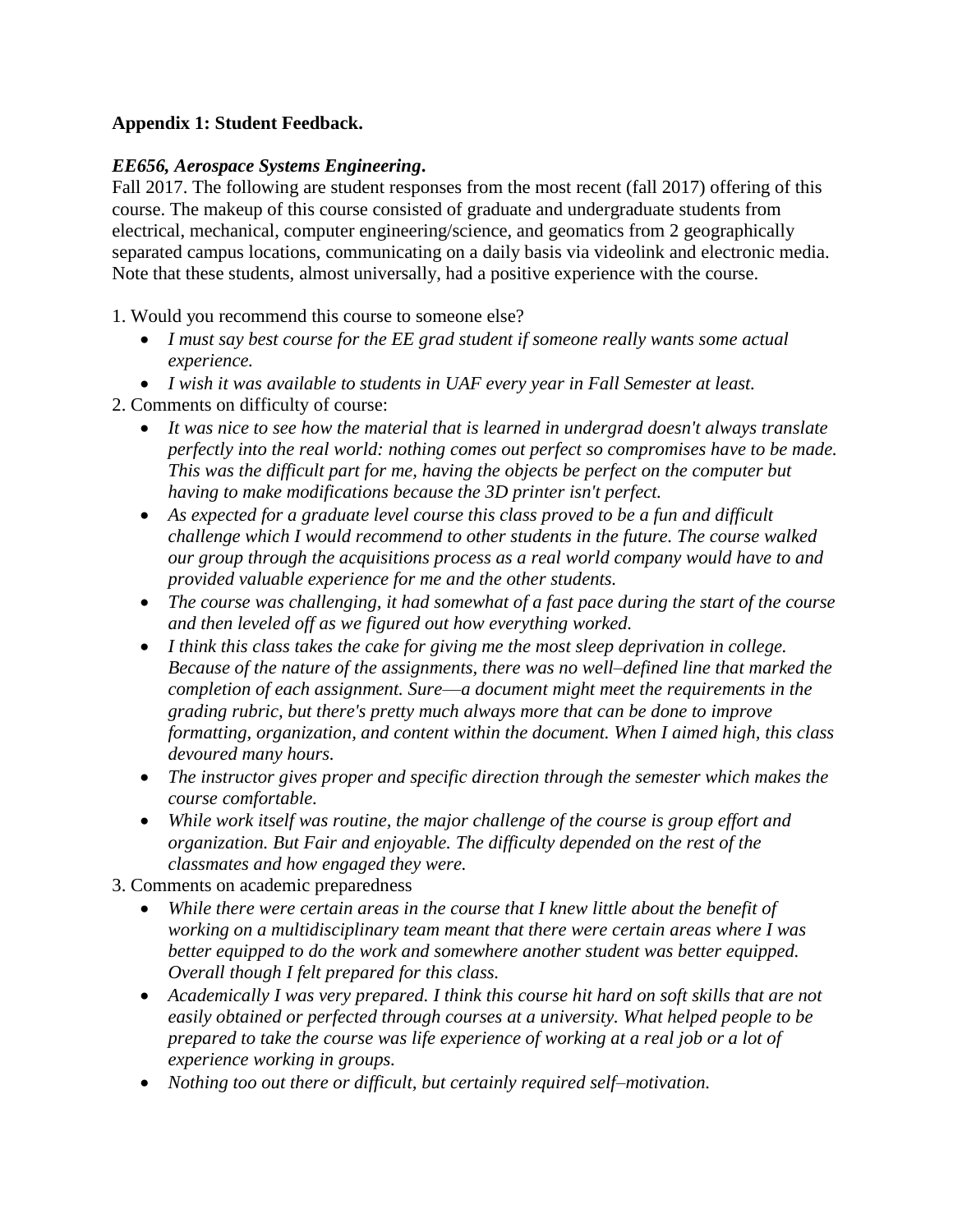- *I only got as far as I did due to my ME design courses and my previous years part of High School Robotics.*
- 4. What aspects of this course contributed most to your learning?
	- *The real world application and the hands–on activities we had to do.*
	- *Working with the group was great, I learned a lot through interdisciplinary work.*
	- *In my opinion the hands on nature of the course, working with the UAS's systems. Another unique feature of the course was working in a team with multiple degree backgrounds and experiences that the other students, something that not many other classes offer. One other aspect of the course that aided with the learning process was how the Systems Engineering Design Process was presented in a step by step manner and all expectations were laid out for what we were delivering.*
	- *The course being a giant group project was an excellent learning experience. The fact that everything was not handed to us and we had to figure out things on our own helped the class resemble something that we will actually experience after graduating.*
	- *The introduction to the engineering process was very good. I feel like this is an area where engineering programs tend to be deficient. This class helped encourage skills that will be very relevant to engineering jobs.*
		- o *Proper direction from the instructor.*
		- o *a vast area to work with a UAV.*
		- o *How to maintain lots of deadline having a perfect schedule and direction from the instructor.*
		- o *Helped to build confidence to work in my future career.*
		- o *Finally, and most importantly gave me space to work independently while with a team.*
	- *The focus on group work and emulation of corporate structure gave this course a relatively novel environment.*
	- *The hands on aspect when working on the drone. I have a more engaging learning experience when the project I am working on is right in front of me and the results are immediate.*
- 5. What aspects of this course could be improved?
	- *Make it so other majors like business can take it to really have a company like structure going on.*
	- *It went pretty smooth, but having a better understanding of how many classes we'd have to ourselves would have helped.*
	- One of the aspects that could be improved is if it is done between the UAA and UAF *campuses again (which I recommend doing as it's a good experience to have) would be to have a professor or graduate student on UAA end who would be in contact with the main instructor and could assist if needed.*
	- *It would be helpful to know that the group that is in the class has more control of when we did or didn't have to meet for class so we would be able to work on upcoming documents. Being able to fly the UAV of any UAV would be a nice bonus for the course also.*
	- *As for the video conferencing, improvements in the sound equipment would be beneficial.*
	- *This course is just perfect for a grad student where a student can implement his learning and specialties.*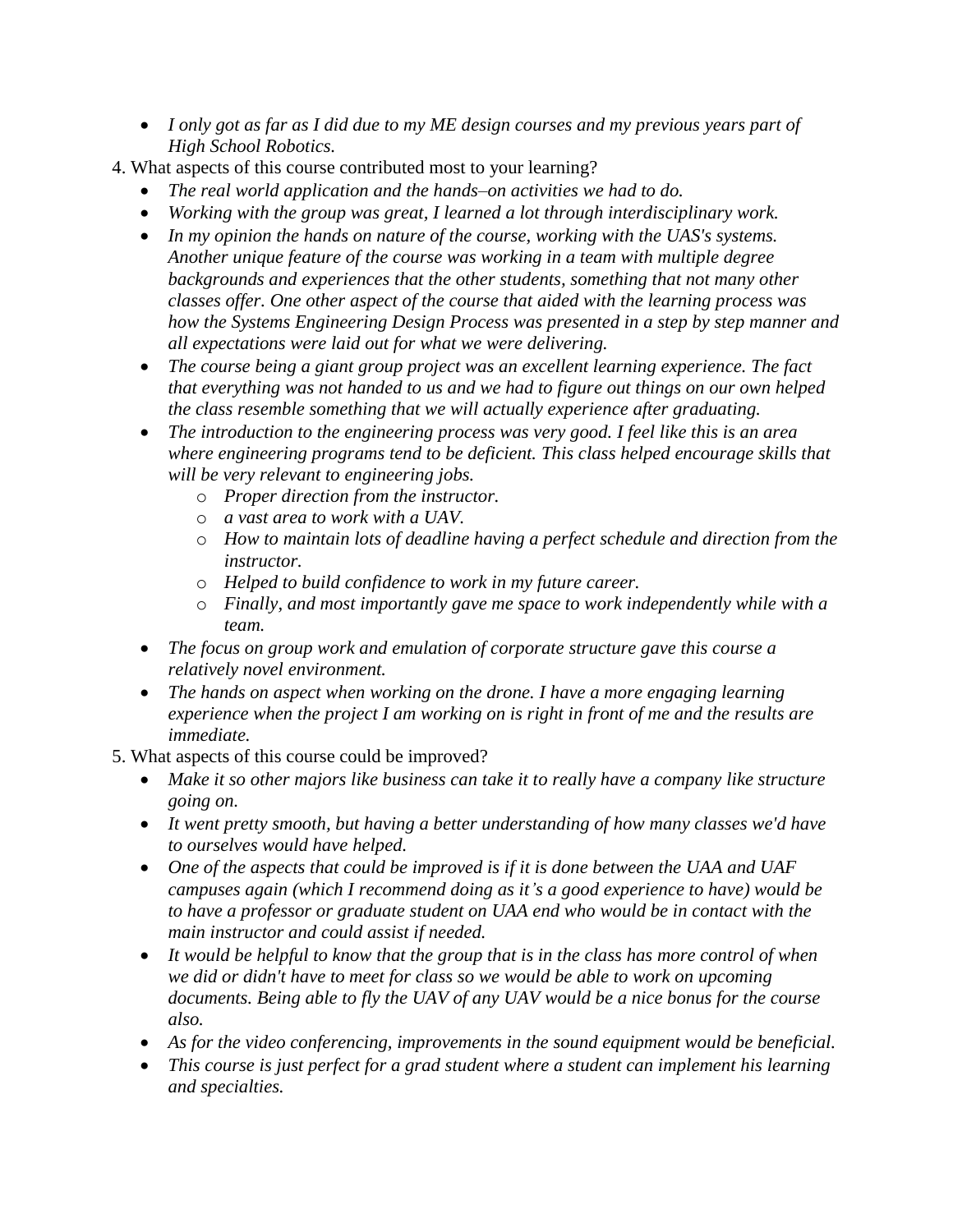- *Ensuring each student has a technical role within the project will enhance overall awareness of the project's motivations and goals. Alternatively, periodic structure shuffling could achieve the same effect, though additional overhead may become burdensome.*
- *Have all needed tools available, had a UAA based assistant for immediate help, and wished I could ask for funding earlier if needed.*

6. How might this course benefit you (eg, personally, academically, professionally, etc)?

- *I now understand the systems design process, and have a much better understanding of how contracting works.*
- *This course provides an in depth process for the Systems Engineering Design process and with hands on experience in an emerging area of work and study. Along with this it provided a real life situation in which we as a class were providing a product that would be used in real life.*
- *(Student Response)*
	- o *Personally; This course helped me improve my people skills a lot. Most group projects that I have completed in the world of academics have been really short and not a lot of involvement is required. This course required constant communication with every group member and everybody had to be very involved.*
	- o *Academically; I had the opportunity to figure out how to model something when I was not given every detail about what it was, I had to figure out what type of material properties to use or what material I was going to assume it was. Also had the opportunity to make decisions on how to design something from scratch and see it come to life via 3d printer.*
	- o *Professionally; I think this course was very close to a real–world situation that an engineer would face. I have gained experience creating several types of documents that I will most likely end up creating in the future. I have made similar ones in previous courses, however they were about a made up generic situation and not realistic. In this class, everything was treated as it was a real thing and not made up.*
- *This helped reinforce my knowledge of the engineering process. It also helped build my skills as a leader and a team player.*
- *This course will help in my professional life.*
	- o *Personally: How to work and share thoughts and views while working in a company.*
	- o *Academically: Valuable experience to work with a UAV, A proper place to implement educational ideas.*
	- o *Professionally: Helps to build confidence for my upcoming career.*
- *The emulation of a corporation is a great stepping stone on the way to transitioning to a professional environment.*
- *Improved by asking for parts/funding, long distance teamwork, small–group communications, and experience with professional drone work.*
- 7. Do you have additional comments about this course or the instructor(s)?
	- *Loved it! The professor understood the process very well.*
	- *Our professor did a great job in providing a fun yet challenging course with real life situation and the process to go about completing our task in a well thought out and efficient manner.*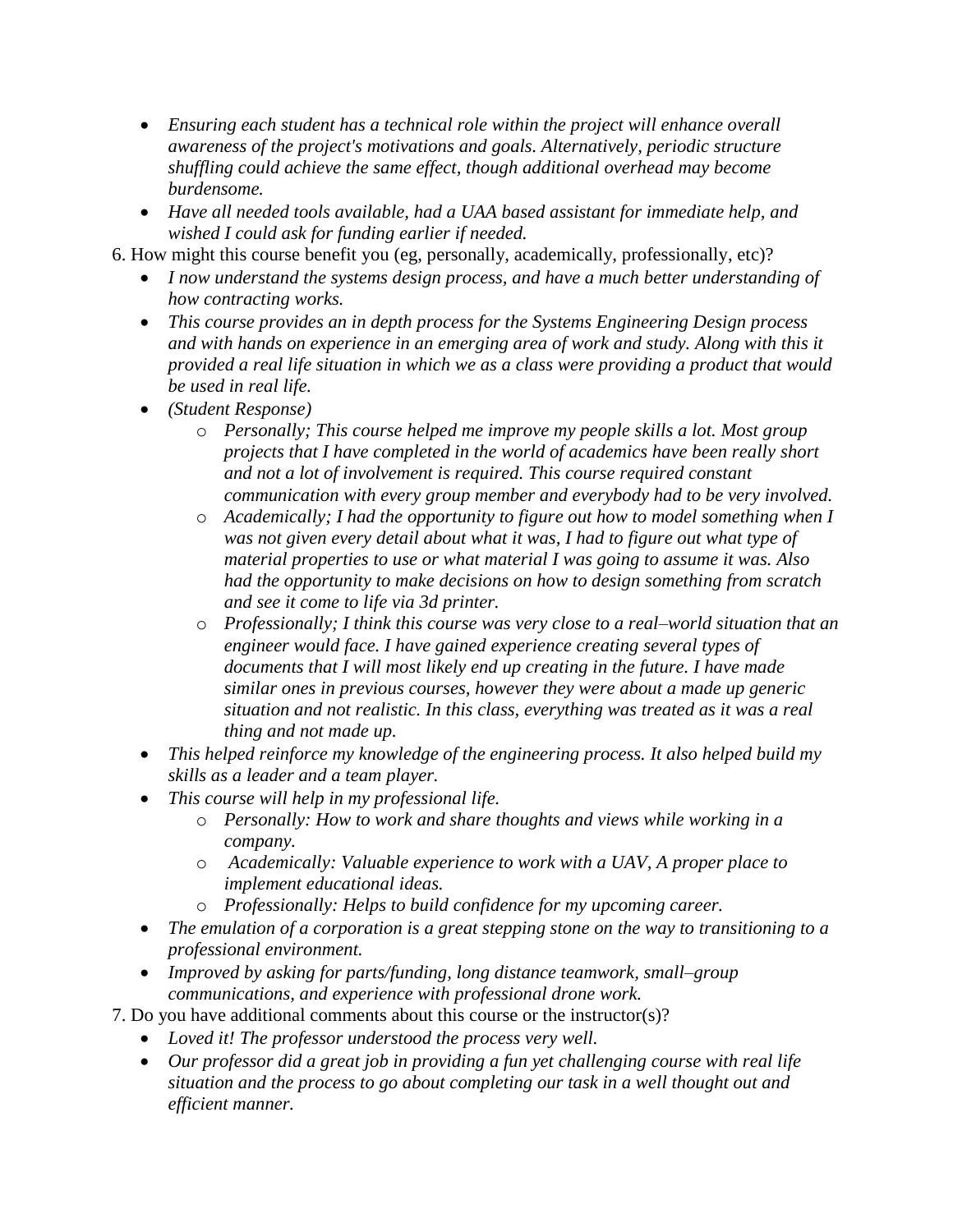- *Great course, I hope that more like this are offered in the future.*
- *Excellent class! It wasn't always fun, but I'm glad now that I took it.*
- *The course was the best course I have taken during my MS degree. The instructor is the one of the most helpful, inspiring, friendly professor in the ECE department. The course also provides all the instrument a student needs to work with.*
- *I honestly wish I had flown the main drone, or a smaller drone, to gain the experience.*

Fall 2015. Student responses are also available from the previous (fall 2015) offering of this course. This section consisted of graduate and undergraduate electrical and mechanical engineers from a single campus. Note that this section seemed to be dominated by issues of interpersonal strife between various members. The author has seen this type of behavior exhibited in similar design courses in other settings. While the tension apparently affected some students negatively, most members still had an overall positive experience.

# **EE693, UAS Systems Design.**

Fall 2016. The following are student responses from a recent (fall 2016) offering of this course. The makeup of this course consisted of graduate and undergraduate students from electrical, mechanical, computer engineering/science, and geomatics from 2 geographically separated campus locations, communicating on a daily basis via videolink and electronic media. Note that these students, almost universally, had a positive experience with the course.

1. Comments on course difficulty:

- Most of the HWs were easy to do. But some questions were really hard to answer as they *were conceptual questions. I liked those HWs better.*
- *The lectures were easy to understand. The project was little bit tough to complete within the time, but it was really fun. I enjoyed a lot.*
- 2. Comments on academic preparedness:
	- *I was comfortable because I had some knowledge related to Aerodynamics.*
- 3. What aspects of this course contributed most to your learning?
	- *Researching about a selective UAV to find out details.*
	- *Course content, Presentation, Workshop*
	- *Participating in a UAV build workshop was great!*
	- *Lectures and student discussion topics.*
	- *I have learned different types of UAV that are interesting. Most interesting things is to integrate devices to build small uav and fly.*
	- *I became familiar with various types of UAs like Global Hawk, Altair, DJI etc. Also, I learned a lot practically about the structures as well as Mission Planner and Autopilot, when a project was given. Also, giving several presentations in the class, prepare me a lot for future presentation. His guidelines for presentations were excellent.*
	- *(Student response)*
		- o *UAS Workshop: Hands on experience gave a good understanding of the systems.*
		- o *Project: Some of the concepts I learned exploring the aircraft subsystems gave me an insight into the real-world implementation of systems design.*
		- o *Assignments: I improved my writing ability through the assignments*
		- o *Discussions: It gave me a chance to explore my area of interest from different subsystems.*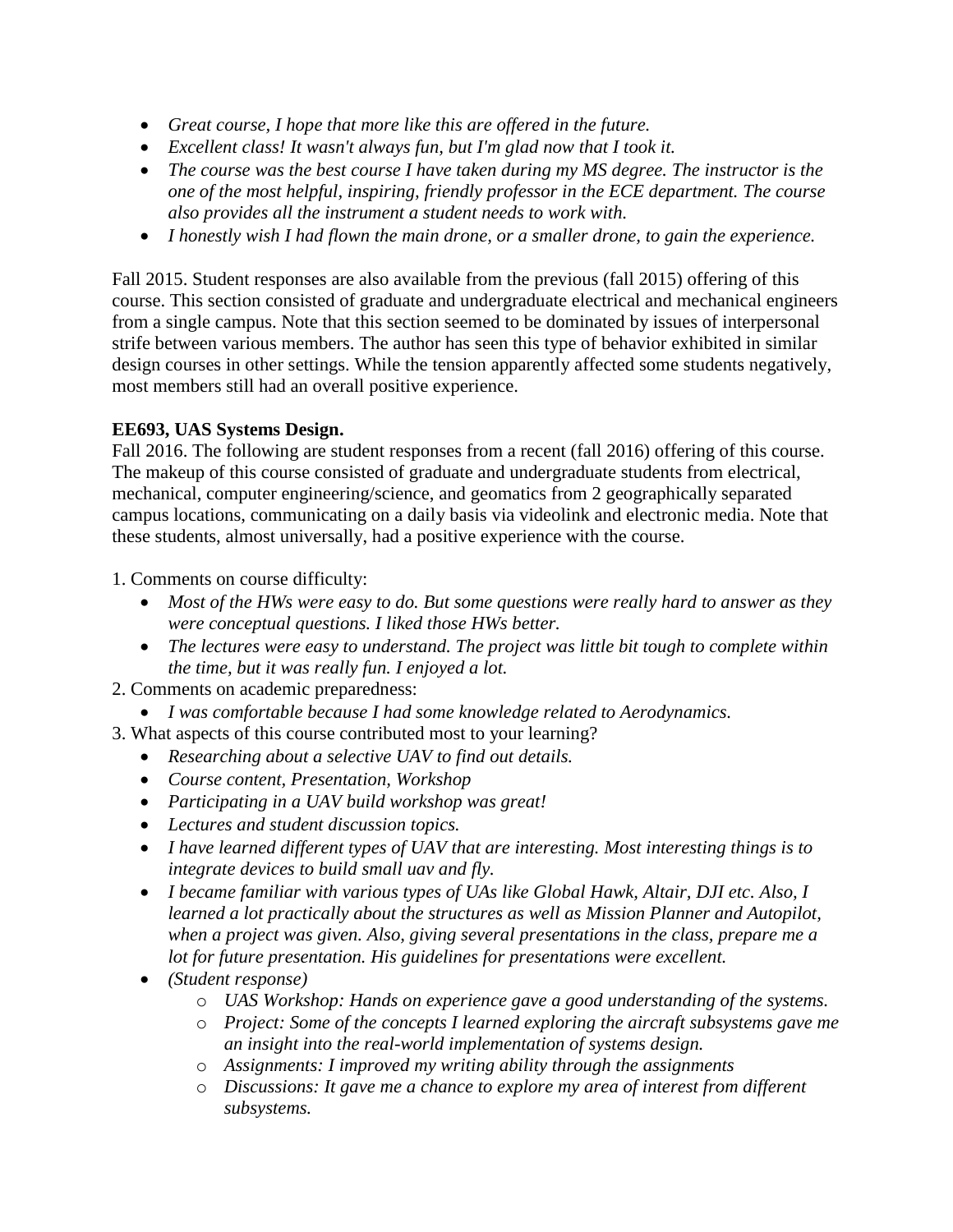- 4. What aspects of this course could be improved?
	- *It would have been better if we had a couple more days more to finish building the UAV and testing it. I thought that review 3 for most of the groups had nothing new. So maybe if we could just have 2 reviews instead of 3, we could have 3 more days for UAV workshop.*
	- *Time for the workshop can be increased for the better understanding of the practical complicities.*
	- *More first-hand geeky knowledge! Anecdotes of the professor's first hand experiences with the phenomena related to uav systems is cool.*
	- More systems engineering design process focus. I think that it is a great area to work on *for this course. Also, one or two more days could be added to the build and fly section. Other than that I think it is good the way it is.*
	- *Add more facilities in practical activities.*
	- *Doing homework is good for the exam but the number of HW should reduce as it always kept us busy. Students should give some more time for the project so that we can go trough every step more deeply when we do the project.*

• *Project: I think it will be interesting to have a bit more hands on project.*

- 5. How might this course benefit you (eg, personally, academically, professionally, etc)?
	- *I learned a lot about UAV, which was a completely new topic for me. Experience of actually building a UAV was helpful too.*
	- *Improve my personal knowledge and also helps me academically and professionally.*
	- *Gave me some great experiences in briefings.*
	- *Interesting subject and is relevant to the field of EE.*
	- *Academically*
	- *I really benefited because of giving 4 presentations. Also, his guidelines for presentation help me a lot when I prepared other courses presentation. I think it will be helpful in my professional life also. Also, I had no idea about UAV. But, I right now I have a good knowledge about it.*
	- *Learned about different subsystems*
- 6. Do you have additional comments about this course or the instructor(s)?
	- *Professor's presentation is very engaging and his knowledge in practical orientated. That helps a student not only theoretically but also practically.*
	- *Thanks for the learning experience, it would be great to have some guest speakers with first hand experience in the field of UAV operation.*
	- *He always motivates the students. His teaching style is good. His attitude seems to me always positive and helpful.*
	- *Within few days, he becomes one of my favorite teacher.*

Fall 2018. Unfortunately, the university changed its student feedback mechanism this past semester and it appears to dramatically impacted the number of students responding to the survey. In addition, student comments are available from an earlier section (fall 2014). All the aforementioned comments, plus other supplemental surveys from some courses, are available upon request.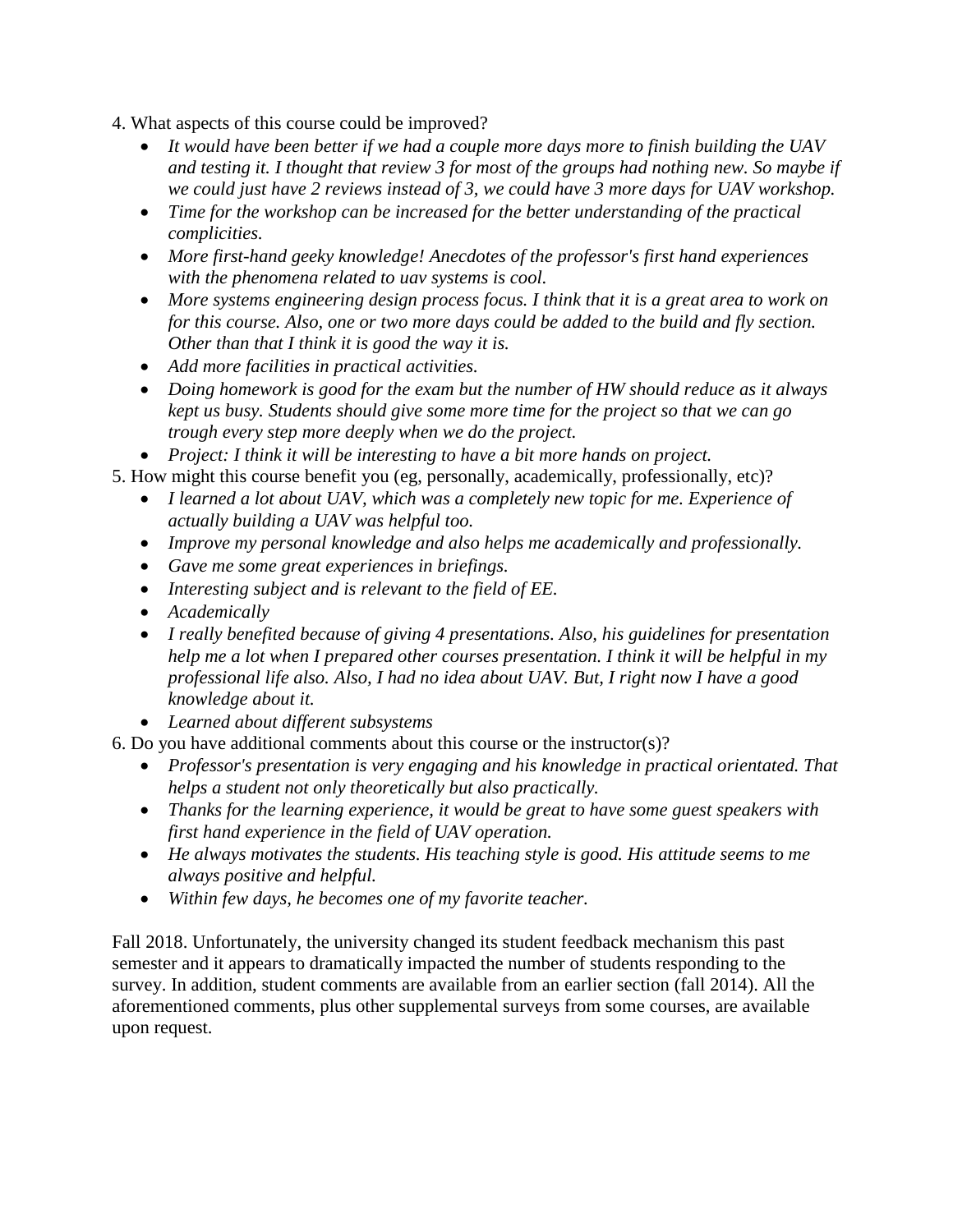# **Appendix 2: Abbreviated Syllabi for Aerospace Courses.**

| Meeting         | Date | Chapter        | Topic                                 |  |
|-----------------|------|----------------|---------------------------------------|--|
|                 |      | 1              | L1: Course Admin; Overview            |  |
| $\overline{c}$  |      | $\mathbf{1}$   | L2: History of UAVs                   |  |
| $\overline{3}$  |      | 2,15           | L3: Current Missions                  |  |
| $\overline{4}$  |      |                | L4: Research at UAF                   |  |
| $\overline{5}$  |      |                | A1: Visit ACUASI                      |  |
| 6               |      |                | P1: Project Discussion                |  |
| 7               |      | $\overline{2}$ | L5: Classes of UAVs & Missions        |  |
| 8               |      | $\overline{2}$ | L6: HALE/MALE UAVs                    |  |
| 9               |      | $\overline{2}$ | $L7: \mu$ UAVs                        |  |
| 10              |      |                | L8: UAV Systems                       |  |
| 11              |      | 4,19           | L9: UAV Systems Trades                |  |
| 12              |      | $\overline{5}$ | L10: Basic Aerodynamics               |  |
| 13              |      | 9              | L11: Static & Dynamic Performance     |  |
| 14              |      | 10             | L12: Controls & Autopilots            |  |
| 15              |      |                | P2: Project Work                      |  |
| 16              |      | 8              | L13: Propulsion Systems               |  |
| 17              |      | $\overline{7}$ | L14: Loads & Structures               |  |
| 18-20           |      |                | P3-5: Project Review 1                |  |
| 21              |      |                | L15: Electrical Systems               |  |
| 22              |      |                | E1: Exam 1 (Midterm)                  |  |
| $\overline{23}$ |      | 16, 17, 18, 19 | L16: Mission Planning Considerations  |  |
| $\overline{24}$ |      | 16,17,19       | L17: Flight Planning, Data Collection |  |
| $\overline{25}$ |      | 17             | L18: Ground Control Systems           |  |
| 26              |      | 13             | L19: Communications, Data Links       |  |
| 27              |      | 4,14,15        | L20: Payloads                         |  |
| 28              |      | 11,12          | L21: Launch & Recovery Systems        |  |
| 29-32           |      |                | P6-8: Project Review 2                |  |
| 32-36           |      |                | A2-6: UAS Workshop                    |  |
| 37              |      |                | L22: ACUASI UAS, Sensors & Missions   |  |
| $\overline{38}$ |      |                | P9: Project Work                      |  |
| 39-41           |      |                | P10-12: Project Briefings & Reports   |  |
| 42              |      |                | L23: Course Wrap-up                   |  |
| Final Exam      |      |                | E2: Final Exam (date/time)            |  |

*EE 693, UAS Systems Design*

43 Class Meetings = 23 Lectures + 2 Exams + 12 Project Days + 6 Activity Days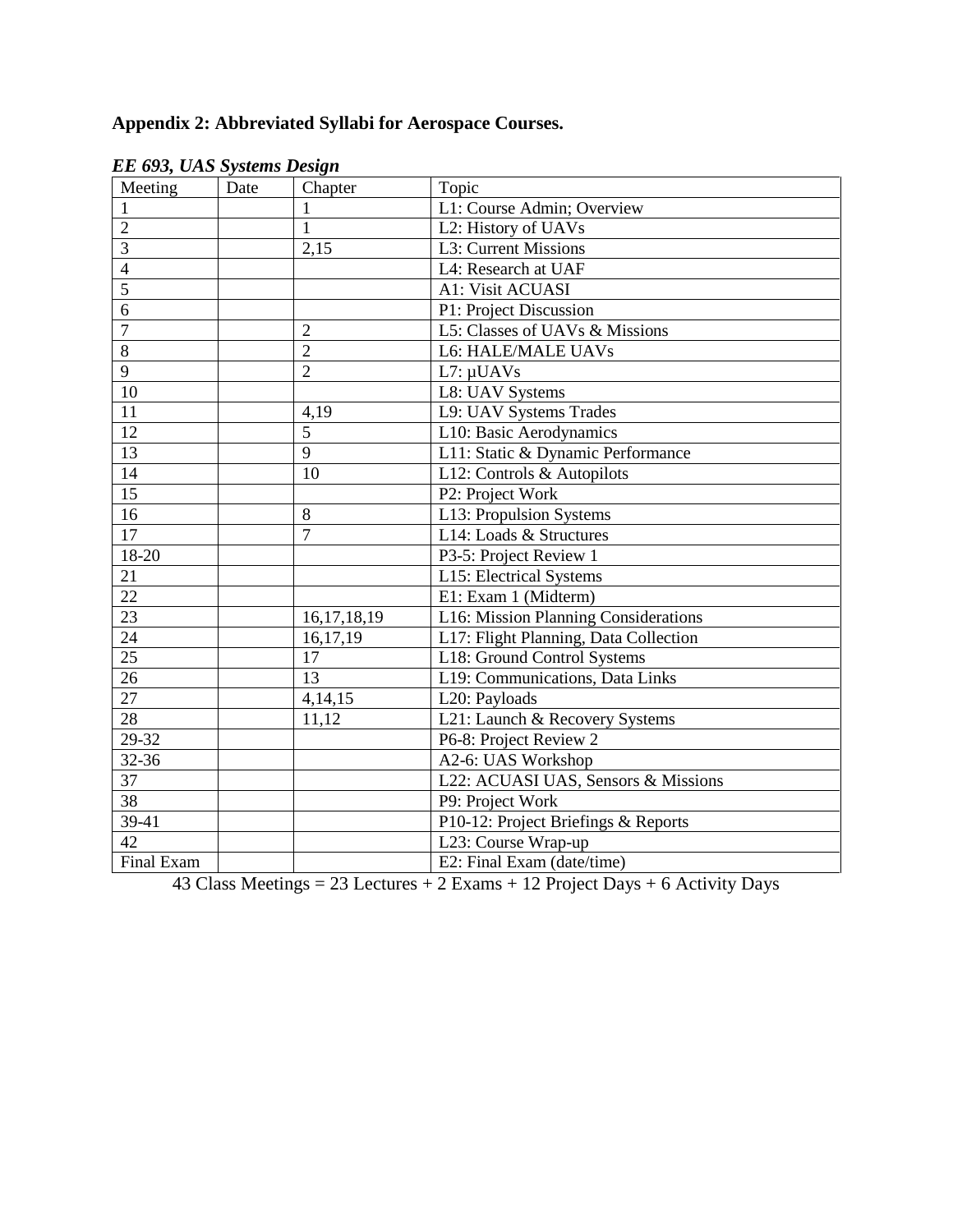| Meeting        | Date | Topic                                      | Assignments/Notes         |
|----------------|------|--------------------------------------------|---------------------------|
| 1              |      | Course Admin, Statement of Work (SoW)      |                           |
|                |      | SEDP Process: Overview, SRR Preparation    |                           |
| $\sqrt{2}$     |      | Company Organization, ACUASI Assets        |                           |
| $\overline{3}$ |      | <b>Systems Requirements Review (SRR)</b>   |                           |
|                |      | <b>SEDP Process: Proposal Preparation</b>  |                           |
| $\overline{4}$ |      | <b>SEDP Process: ASR Preparation</b>       |                           |
| 6              |      | <b>Alternative Systems Review (ASR)</b>    |                           |
| $\overline{7}$ |      | Technical Interchange Meeting (TIM-1)      |                           |
|                |      | <b>SEDP Process: PDR Preparation</b>       |                           |
| 10             |      | $TIM-2$                                    |                           |
| 11             |      |                                            | Proposal Due              |
| 13             |      | $TIM-3$                                    |                           |
|                |      | SEDP Process: EAP/FMEA Preparation         |                           |
| 15             |      |                                            | <b>EAP/Draft FMEA Due</b> |
| 16             |      | TIM-4                                      | <b>Contract Due</b>       |
|                |      | <b>SEDP Process: CDR Preparation</b>       |                           |
| 17             |      | Preliminary Design Review (PDR)            | <b>RTM</b> Due            |
| 18             |      |                                            |                           |
| 19             |      | $TIM-5$                                    |                           |
| 22             |      | TIM-6                                      |                           |
| 23             |      | Critical Design Review (CDR)               | Draft User's Manual       |
|                |      |                                            | Due                       |
| 25             |      | TIM-7                                      |                           |
| 28             |      | TIM-8                                      |                           |
| 29             |      |                                            | <b>Test Plan Due</b>      |
| 31             |      | TIM-9                                      | Final FMEA Due            |
| 34             |      | $TIM-10$                                   |                           |
| 36             |      | <b>TIM-11</b>                              |                           |
| 37             |      | <b>Test Readiness Review (TRR)</b>         |                           |
| 39             |      | <b>TIM-12</b>                              |                           |
| 40             |      | Performance Acceptance Demonstration (PAD) |                           |
| 41             |      |                                            | Final User's Manual       |
| 42             |      | <b>TIM-13</b>                              | Final Briefing Slides &   |
|                |      |                                            | Written Report Due        |
| 43             |      | <b>Course Critiques</b>                    |                           |
| Final          |      | <b>Final Briefing</b>                      |                           |

*EE 656, Aerospace Systems Engineering*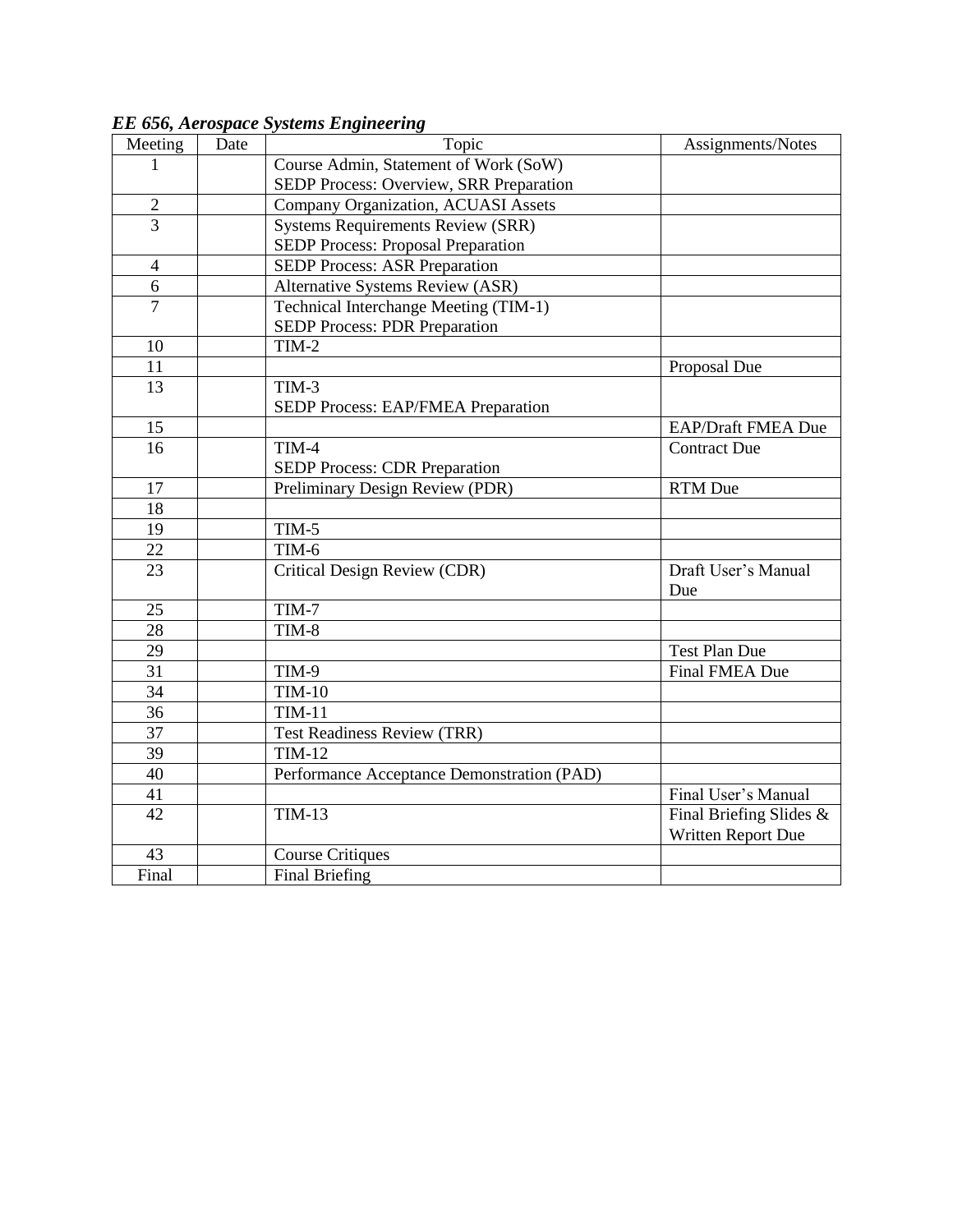# **Appendix 3: Acronyms.**

| <b>ACUASI</b> | Alaska Center for Unmanned Aircraft Systems Integration |  |  |
|---------------|---------------------------------------------------------|--|--|
| <b>AIA</b>    | Aerospace Industries Association                        |  |  |
| <b>AIAA</b>   | American Institute of Aeronautics and Astronautics      |  |  |
| <b>ASGP</b>   | Alaska Space Grant Program                              |  |  |
| <b>ASR</b>    | <b>Alternative Systems Review</b>                       |  |  |
| DBF           | Design, Build, Fly                                      |  |  |
| DoD           | Department of Defense                                   |  |  |
| DoL           | Department of Labor                                     |  |  |
| <b>CDR</b>    | <b>Critical Design Review</b>                           |  |  |
| <b>CEM</b>    | College of Engineering and Mines (UAF)                  |  |  |
| EAP           | <b>Engineering Analysis Package</b>                     |  |  |
| <b>FAA</b>    | <b>Federal Aviation Administration</b>                  |  |  |
| <b>FMEA</b>   | Failure Mode Effects Analysis                           |  |  |
| <b>FRR</b>    | <b>Flight Readiness Review</b>                          |  |  |
| LiPo          | Lithium Polymer                                         |  |  |
| <b>NAS</b>    | National Academy of Sciences                            |  |  |
| <b>NAS</b>    | <b>National Airspace System</b>                         |  |  |
| <b>NASA</b>   | National Aeronautics and Space Administration           |  |  |
| <b>NSTA</b>   | <b>National Science Teachers Association</b>            |  |  |
| <b>NSTC</b>   | National Science and Technology Council                 |  |  |
| <b>OSTP</b>   | Office of Science and Technology Policy                 |  |  |
| <b>PAD</b>    | Prototype Acceptance Demonstration                      |  |  |
| <b>PDR</b>    | <b>Preliminary Design Review</b>                        |  |  |
| <b>RTM</b>    | <b>Requirements Traceability Matrix</b>                 |  |  |
| <b>SEDP</b>   | <b>Systems Engineering Design Process</b>               |  |  |
| <b>SERB</b>   | <b>Space Experiments Review Board</b>                   |  |  |
| SoW           | <b>Statement of Work</b>                                |  |  |
| <b>SRP</b>    | <b>Student Rocket Program</b>                           |  |  |
| <b>SRR</b>    | <b>System Requirements Review</b>                       |  |  |
| <b>STEM</b>   | Science, Technology, Engineering, and Mathematics       |  |  |
| <b>TIM</b>    | <b>Technical Interchange Meeting</b>                    |  |  |
| <b>TRR</b>    | <b>Test Readiness Review</b>                            |  |  |
| UA            | University of Alaska                                    |  |  |
| UAA           | University of Alaska Anchorage                          |  |  |
| <b>UAF</b>    | University of Alaska Fairbanks                          |  |  |
| <b>UAS</b>    | <b>Unmanned Aircraft System</b>                         |  |  |
| <b>URSA</b>   | <b>Undergraduate Research and Scholarly Activity</b>    |  |  |
| <b>USAF</b>   | <b>United States Air Force</b>                          |  |  |
| <b>USAFA</b>  | <b>United States Air Force Academy</b>                  |  |  |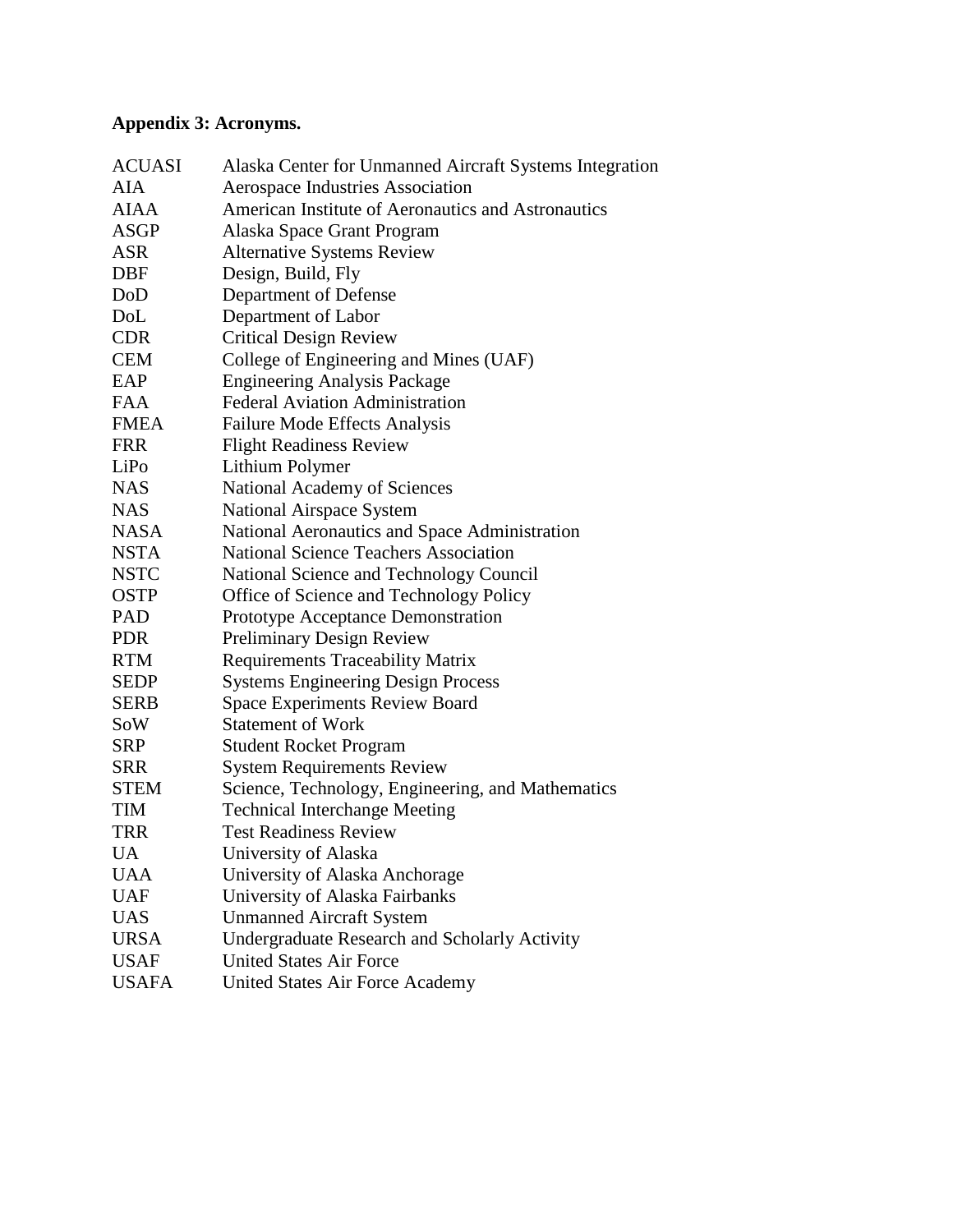# **Appendix 3: References.**

1. Bureau of Labor Statistics, 13 Apr 18, [https://www.bls.gov/ooh/architecture-and](https://www.bls.gov/ooh/architecture-and-engineering/aerospace-engineers.htm#tab-6)[engineering/aerospace-engineers.htm#tab-6](https://www.bls.gov/ooh/architecture-and-engineering/aerospace-engineers.htm#tab-6)

2. Why Isn't America Producing the Number of Engineers the Market Needs?, Trevor English, 30 Nov 16, [http://shortsleeveandtieclub.com/why-isnt-america-producing-the-number-of](http://shortsleeveandtieclub.com/why-isnt-america-producing-the-number-of-engineers-the-market-needs/)[engineers-the-market-needs/](http://shortsleeveandtieclub.com/why-isnt-america-producing-the-number-of-engineers-the-market-needs/)

3. Essays, UK. (November 2013). Boeing And The Aging Workforce. Retrieved from [https://www.ukessays.com/essays/business/boeing-and-the-aging-workforce-business](https://www.ukessays.com/essays/business/boeing-and-the-aging-workforce-business-essay.php?vref=1)[essay.php?vref=1](https://www.ukessays.com/essays/business/boeing-and-the-aging-workforce-business-essay.php?vref=1)

4. [https://www.newsmax.com/Finance/Economy/Aerospace-Aviation-Aging-](https://www.newsmax.com/Finance/Economy/Aerospace-Aviation-Aging-Workforce/2014/03/13/id/559474/)[Workforce/2014/03/13/id/559474/](https://www.newsmax.com/Finance/Economy/Aerospace-Aviation-Aging-Workforce/2014/03/13/id/559474/)

5. [https://www.denverpost.com/2016/06/05/aging-aerospace-workforce-seeks-young-talent-in](https://www.denverpost.com/2016/06/05/aging-aerospace-workforce-seeks-young-talent-in-aurora/)[aurora/](https://www.denverpost.com/2016/06/05/aging-aerospace-workforce-seeks-young-talent-in-aurora/)

6. [https://www.topuniversities.com/student-info/careers-advice/top-five-demand-engineering](https://www.topuniversities.com/student-info/careers-advice/top-five-demand-engineering-jobs-future)[jobs-future,](https://www.topuniversities.com/student-info/careers-advice/top-five-demand-engineering-jobs-future) May 2016.

7. National Academy of Sciences, National Academy of Engineering, and Institute of Medicine 2007. Rising Above the Gathering Storm: Energizing and Employing America for a Brighter Economic Future. Washington, DC: The National Academies Press. <https://doi.org/10.17226/11463>

8. National Academy of Sciences, National Academy of Engineering, and Institute of Medicine. Rising Above the Gathering Storm, Revisited. Rapidly Approaching Category 5. National Academies Web site, [www.nationalacademies.org](http://www.nationalacademies.org/)

9. 2018 Workforce Report and Data, Aviation Week Network Executive Summary A&D Shifts Focus to Reskilling, Recruiting, Reshaping Workforce [www.aviationweek.com/workforcereport](http://www.aviationweek.com/workforcereport)

10. 2017 Facts & Figures, US Aerospace & Defense, Aerospace Industries Association [www.aia-aerospace.org](http://www.aia-aerospace.org/)

11. Unmanned Aircraft Systems: Perceptions & Potential, Aerospace Industries Association [www.aia-aerospace.org](http://www.aia-aerospace.org/)

12. Unmanned Aircraft Systems: Evolution and Opportunity, Regulatory Adaptation in a New Era of Flight, Aerospace Industries, Association. [www.aia-aerospace.org](http://www.aia-aerospace.org/)

13. The Defining Workforce Challenge in U.S. Aerospace & Defense: STEM Education, Training, Recruitment & Retention, Aerospace Industries Association, [www.aia-aerospace.org](http://www.aia-aerospace.org/)